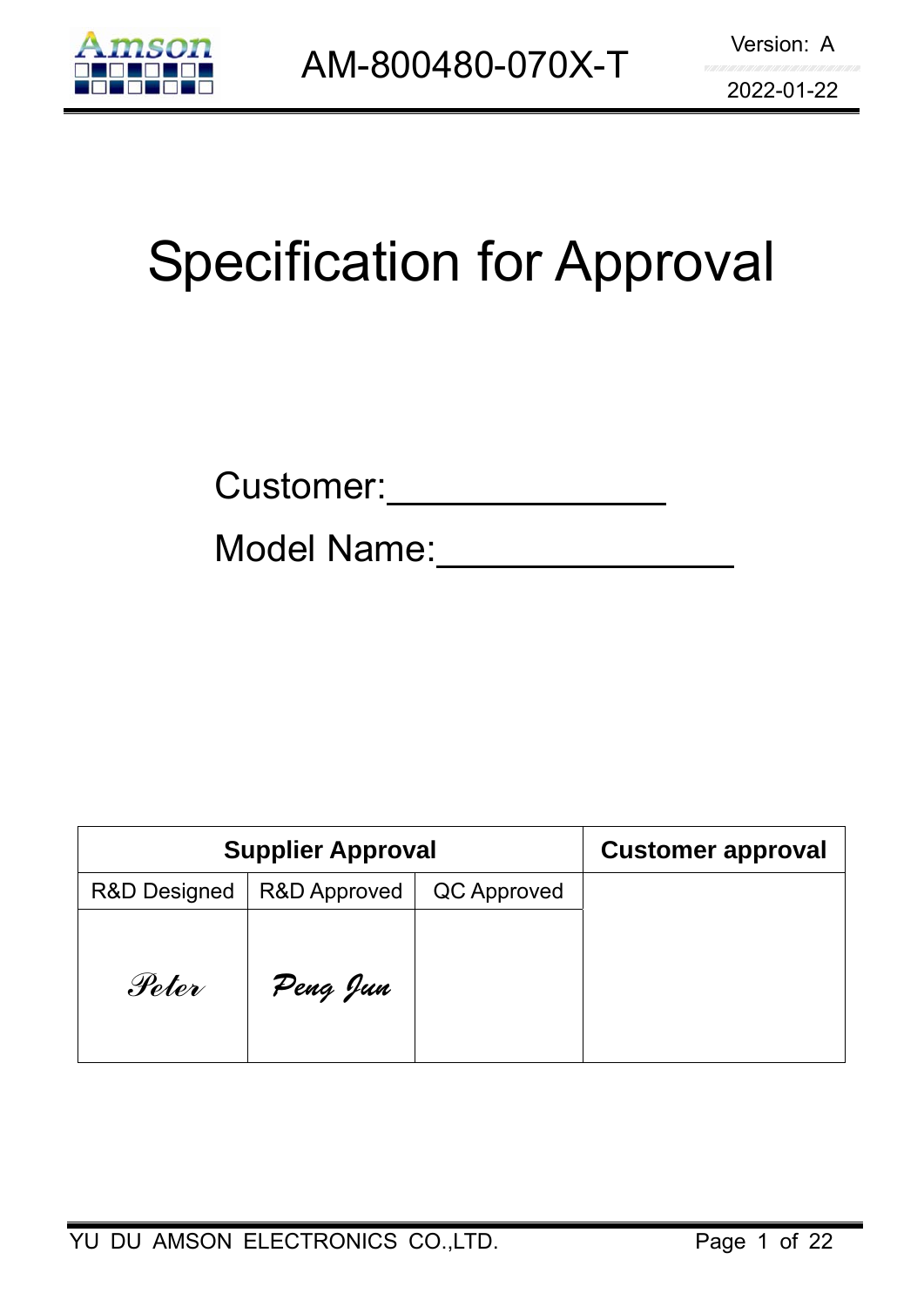

## Revision Record

| REV NO. | <b>REV DATE</b> | <b>CONTENTS</b>  | <b>Note</b> |
|---------|-----------------|------------------|-------------|
| A       | 2022-01-22      | <b>NEW ISSUE</b> |             |
|         |                 |                  |             |
|         |                 |                  |             |
|         |                 |                  |             |
|         |                 |                  |             |
|         |                 |                  |             |
|         |                 |                  |             |
|         |                 |                  |             |
|         |                 |                  |             |
|         |                 |                  |             |
|         |                 |                  |             |
|         |                 |                  |             |
|         |                 |                  |             |
|         |                 |                  |             |
|         |                 |                  |             |
|         |                 |                  |             |
|         |                 |                  |             |
|         |                 |                  |             |
|         |                 |                  |             |
|         |                 |                  |             |
|         |                 |                  |             |
|         |                 |                  |             |
|         |                 |                  |             |
|         |                 |                  |             |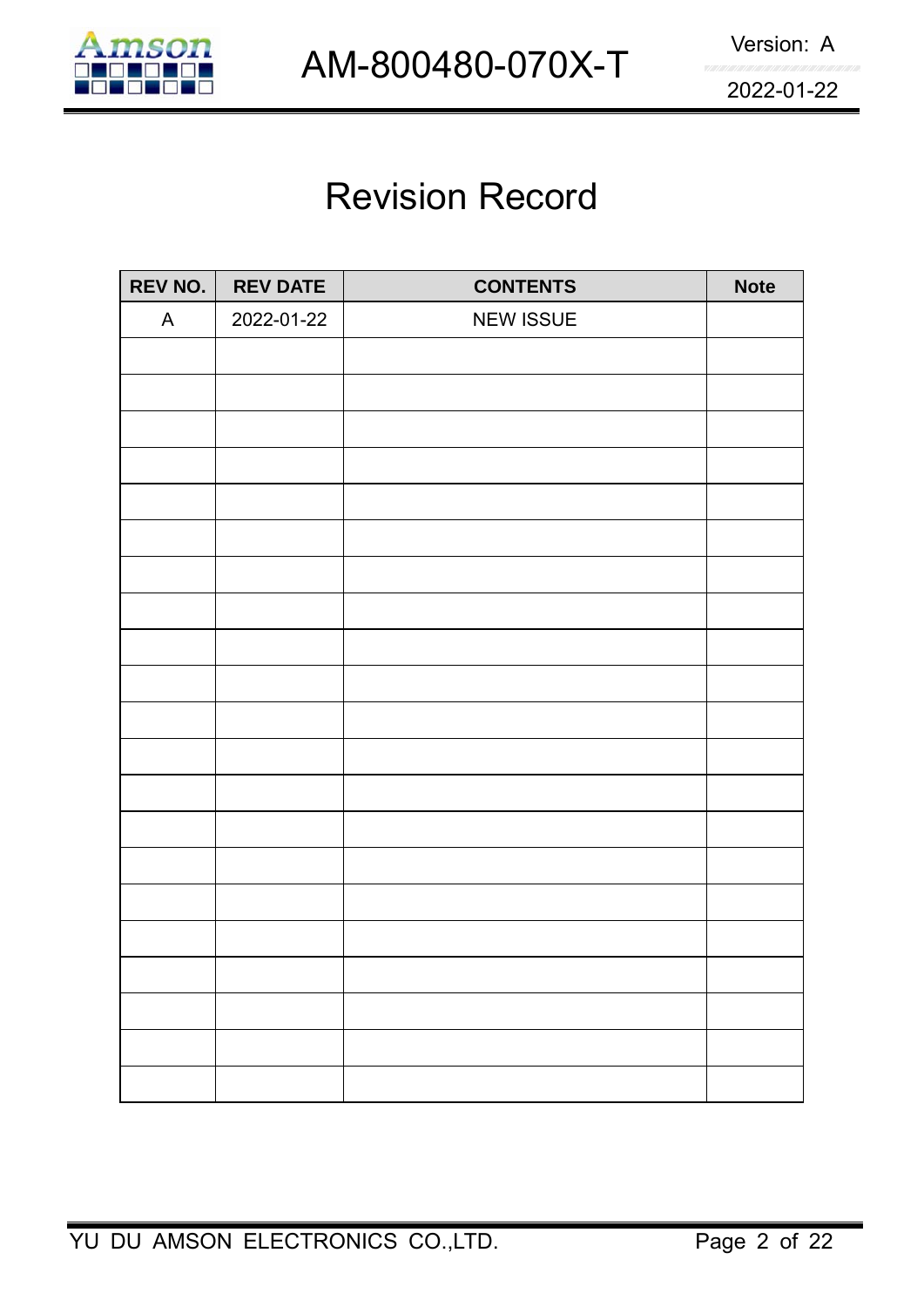

## Table of Contents

| <b>List</b>    | <b>Description</b>                             | Page No.       |
|----------------|------------------------------------------------|----------------|
|                | Cover                                          | 1              |
|                | <b>Revision Record</b>                         | $\overline{2}$ |
|                | <b>Table of Contents</b>                       | 3              |
| 1              | Scope                                          | $\overline{4}$ |
| $\overline{2}$ | <b>General Information</b>                     | $\overline{4}$ |
| 3              | <b>External Dimensions</b>                     | 5              |
| $\overline{4}$ | Interface Description                          | 6              |
| 5              | <b>Absolute Maximum Ratings</b>                | $\overline{7}$ |
| 6              | <b>DC Characteristics</b>                      | $\overline{7}$ |
| $\overline{7}$ | <b>Timing Characteristics</b>                  | 8              |
| 8              | <b>Backlight Characteristics</b>               | 11             |
| 9              | <b>Optical Characteristics</b>                 | 12             |
| 10             | <b>Reliability Test Conditions and Methods</b> | 14             |
| 11             | <b>Inspection Standard</b>                     | 16             |
| 12             | <b>Handling Precautions</b>                    | 21             |
| 13             | <b>Precaution for Use</b>                      | 22             |
| 14             | <b>Packing Method</b>                          | 22             |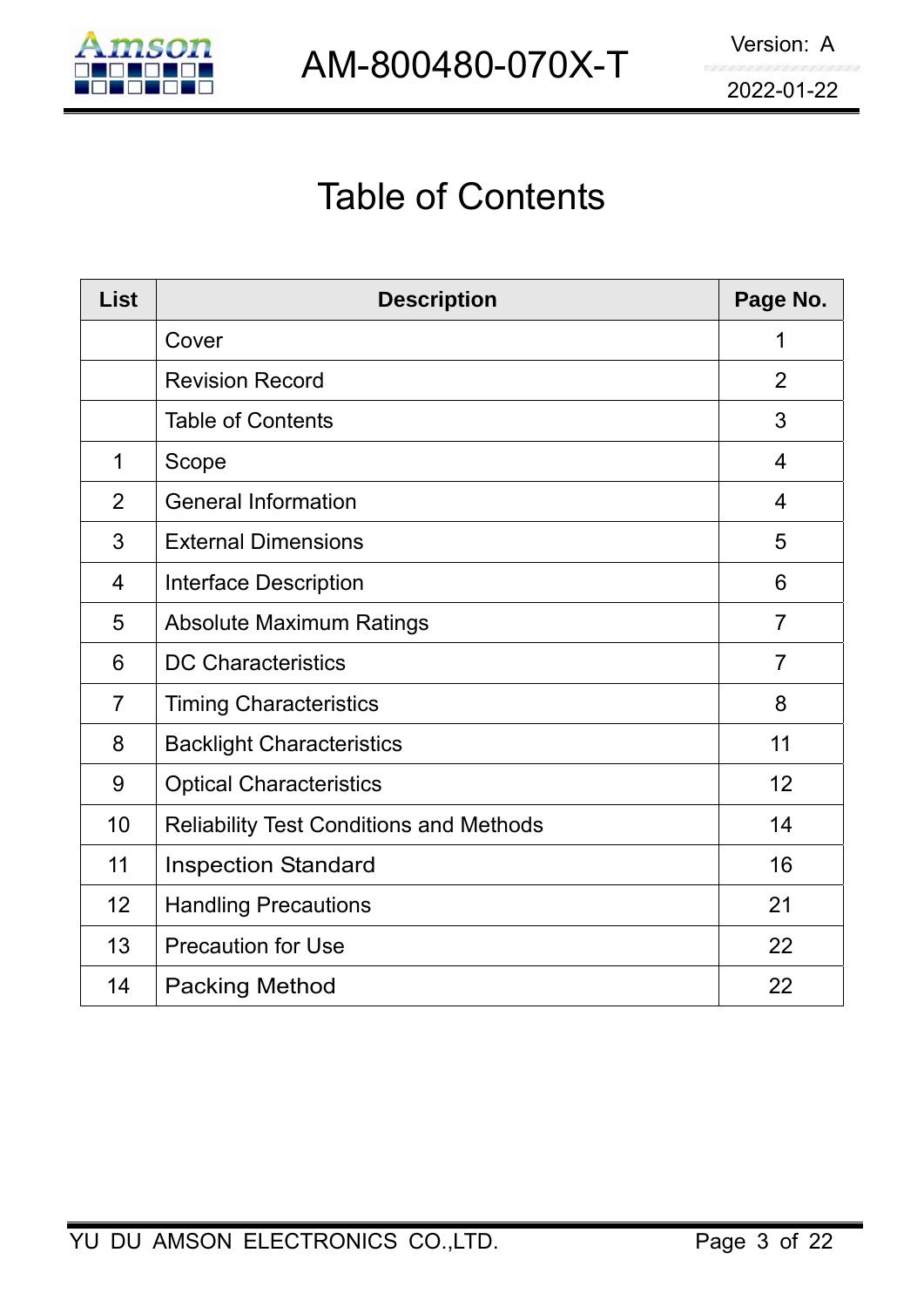

#### **1. Scope**

This specification defines general provisions as well as inspection standards for TFT module supplied by AMSON electronics.

If the event of unforeseen problem or unspecified items may occur, naturally shall negotiate and agree to solution.

#### **2. General Information**

| <b>TITEM</b>                  | <b>STANDARD VALUES</b>                  | <b>UNITS</b> |
|-------------------------------|-----------------------------------------|--------------|
| LCD type                      | 7.0"TFT                                 |              |
| Dot arrangement               | $800\times3(RGB)\times480$              | dots         |
| Color filter array            | <b>RGB</b> vertical stripe              |              |
| Display mode                  | TN / Transmissive / Normally white      |              |
| <b>Eyes Viewing Direction</b> | 80/80/80/80                             |              |
| Module size                   | $165.0(W) \times 104(H) \times 5.64(T)$ | mm           |
| Active area                   | $154.08(W)\times 85.92(H)$              | mm           |
| Dot pitch                     | $0.1926(W) \times 0.1790(H)$            | mm           |
| Interface                     | 18-bit Parallel RGB Interface           |              |
| Operating temperature         | $-20 \sim +70$                          | $^{\circ}C$  |
| Storage temperature           | $-30 \sim +80$                          | $^{\circ}C$  |
| <b>Back Light</b>             | 27 White LED                            |              |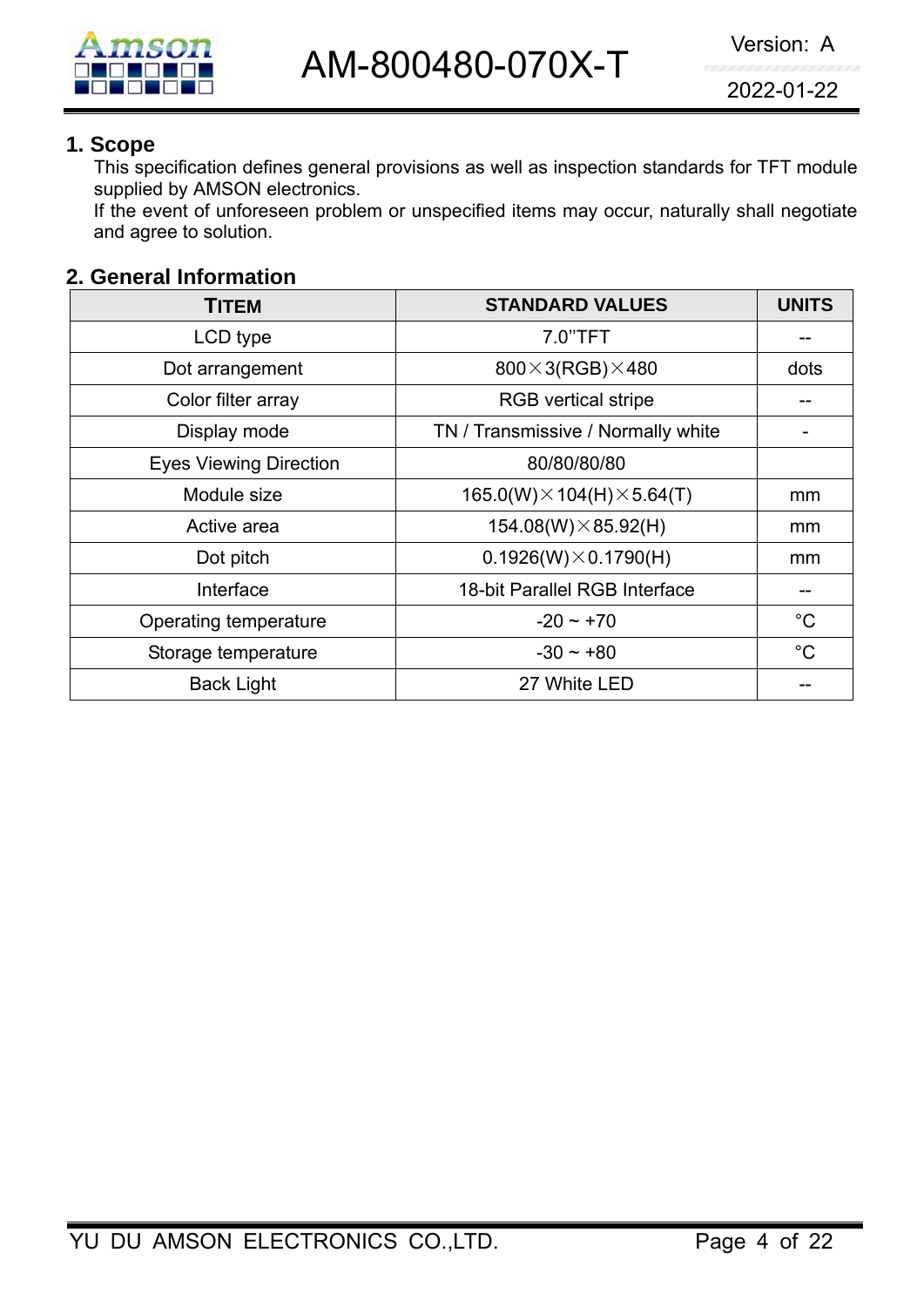

## **3. External Dimensions**

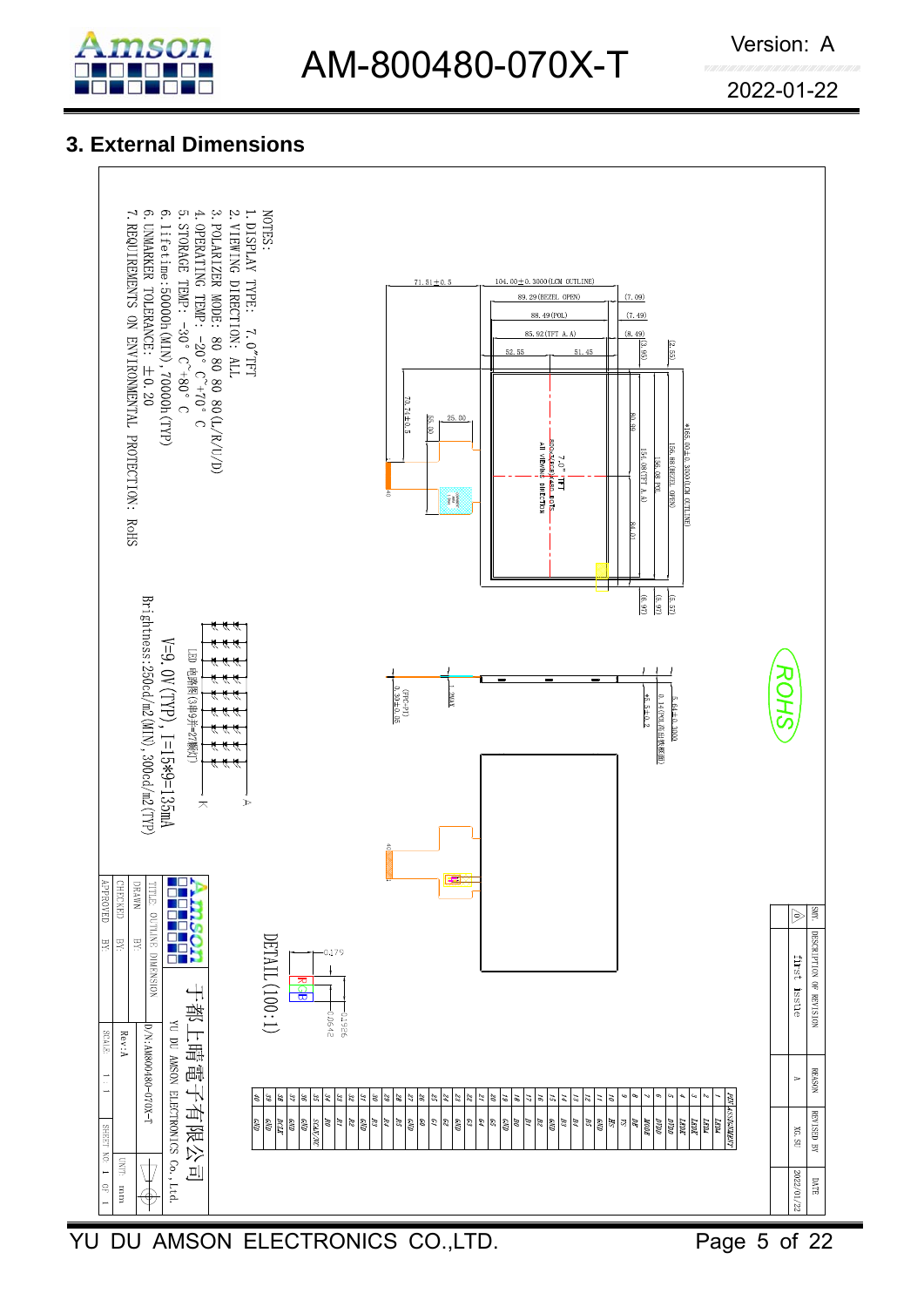

## **4. Interface Description**

| <b>PIN</b>     | <b>PIN NAME</b> | <b>DESCRIPTION</b>                                                       |  |  |  |  |  |
|----------------|-----------------|--------------------------------------------------------------------------|--|--|--|--|--|
| 1              | <b>LEDA</b>     |                                                                          |  |  |  |  |  |
| $\overline{2}$ | <b>LEDA</b>     | LED backlight (Anode).                                                   |  |  |  |  |  |
| 3              | <b>LEDK</b>     | LED backlight (Cathode).                                                 |  |  |  |  |  |
| $\overline{4}$ | <b>LEDK</b>     |                                                                          |  |  |  |  |  |
| $5-6$          | <b>DVDD</b>     | Digital Power.                                                           |  |  |  |  |  |
| $\overline{7}$ | <b>MODE</b>     | DE/SYNC mode select. Normally pull high.<br>H: DE mode. L: HSD/VSD mode. |  |  |  |  |  |
| 8              | DE              | Data Enable signal.                                                      |  |  |  |  |  |
| 9              | <b>VS</b>       | Vertical sync input. Negative polarity.                                  |  |  |  |  |  |
| 10             | <b>HS</b>       | Horizontal sync input. Negative polarity.                                |  |  |  |  |  |
| 11             | <b>GND</b>      | Power ground.                                                            |  |  |  |  |  |
| 12             | <b>B5</b>       | Blue Data Input.                                                         |  |  |  |  |  |
| 13             | <b>B4</b>       | Blue Data Input.                                                         |  |  |  |  |  |
| 14             | B <sub>3</sub>  | Blue Data Input.                                                         |  |  |  |  |  |
| 15             | <b>GND</b>      | Power ground.                                                            |  |  |  |  |  |
| 16             | <b>B2</b>       | Blue Data Input.                                                         |  |  |  |  |  |
| 17             | <b>B1</b>       | Blue Data Input.                                                         |  |  |  |  |  |
| 18             | B <sub>0</sub>  | Blue Data Input.                                                         |  |  |  |  |  |
| 19             | <b>GND</b>      | Power ground.                                                            |  |  |  |  |  |
| 20             | G <sub>5</sub>  | Green Data Input.                                                        |  |  |  |  |  |
| 21             | G4              | Green Data Input.                                                        |  |  |  |  |  |
| 22             | G <sub>3</sub>  | Green Data Input.                                                        |  |  |  |  |  |
| 23             | <b>GND</b>      | Power ground.                                                            |  |  |  |  |  |
| 24             | G <sub>2</sub>  | Green Data Input.                                                        |  |  |  |  |  |
| 25             | G <sub>1</sub>  | Green Data Input.                                                        |  |  |  |  |  |
| 26             | G <sub>0</sub>  | Green Data Input.                                                        |  |  |  |  |  |
| 27             | <b>GND</b>      | Power ground.                                                            |  |  |  |  |  |
| 28             | R <sub>5</sub>  | Red Data Input.                                                          |  |  |  |  |  |
| 29             | R4              | Red Data Input.                                                          |  |  |  |  |  |
| 30             | R <sub>3</sub>  | Red Data Input.                                                          |  |  |  |  |  |
| 31             | <b>GND</b>      | Power ground.                                                            |  |  |  |  |  |
| 32             | R <sub>2</sub>  | Red Data Input.                                                          |  |  |  |  |  |
| 33             | R <sub>1</sub>  | Red Data Input.                                                          |  |  |  |  |  |
| 34             | R <sub>0</sub>  | Red Data Input.                                                          |  |  |  |  |  |
| 35             | <b>SCAN/NC</b>  | <b>NC</b>                                                                |  |  |  |  |  |
| 36-37          | <b>GND</b>      | Power ground.                                                            |  |  |  |  |  |
| 38             | <b>DCLK</b>     | Clock input.                                                             |  |  |  |  |  |
| 39-40          | <b>GND</b>      | Power ground.                                                            |  |  |  |  |  |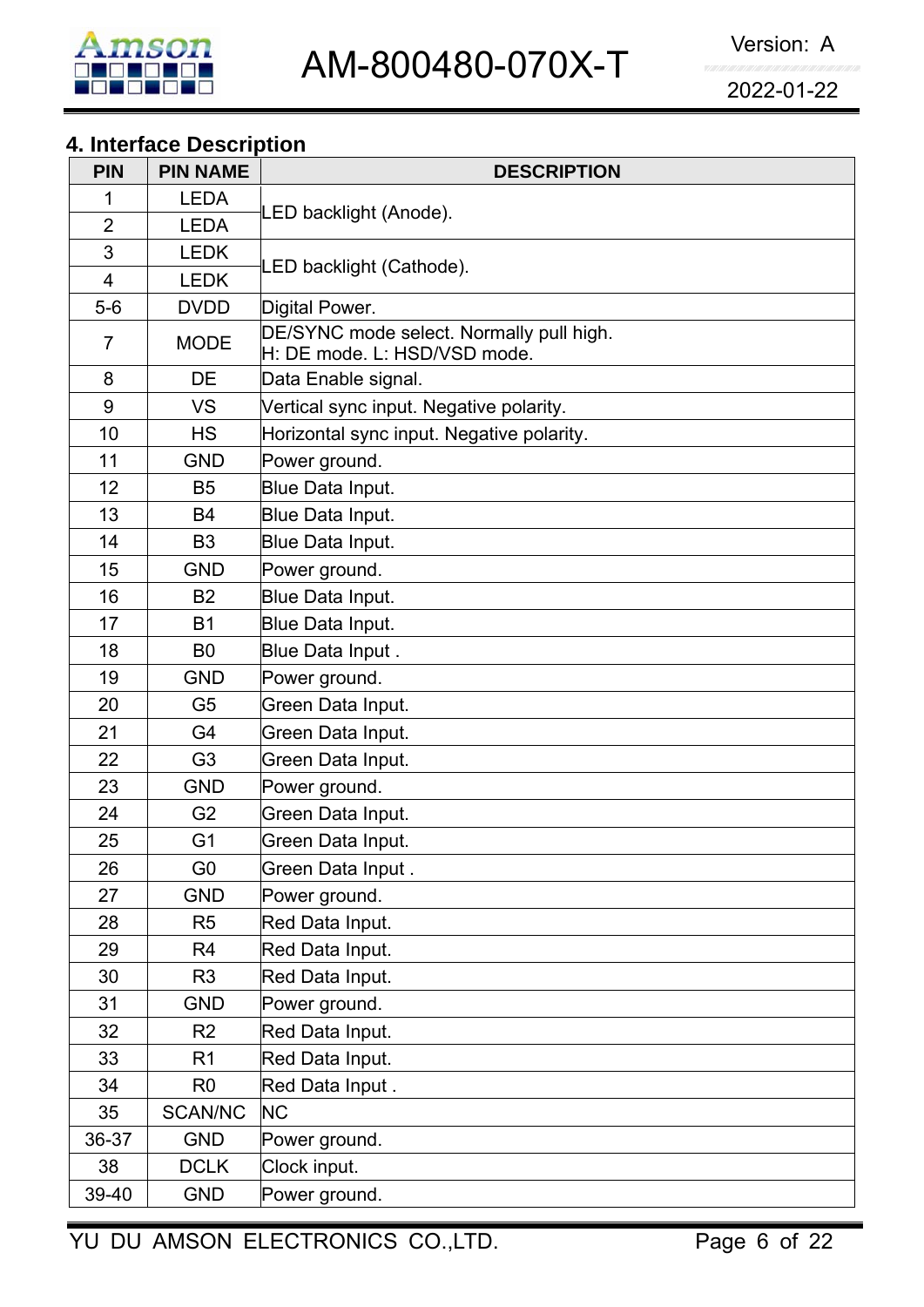

## **5. Absolute Maximum Ratings**

| - - -<br><b>Item</b>          | <b>Symbol</b>  | Min.    | Max. | <b>Unit</b> |
|-------------------------------|----------------|---------|------|-------------|
| <b>Digital Supply Voltage</b> | <b>DVDD</b>    | $-0.3$  | 5.0  | V           |
| <b>Analog Supply Voltage</b>  | <b>AVDD</b>    | 6.5     | 13.5 | V           |
| Gate On Voltage               | <b>VGH</b>     | $-0.3$  | 40.0 | V           |
| Gate Off Voltage              | <b>VGL</b>     | $-20.0$ | 0.3  | V           |
| Gate On- Gate Off Voltage     | <b>VGH-VGL</b> |         | 40.0 | V           |
| <b>Operating Temperature</b>  | <b>TOP</b>     | $-20$   | 70   | $^{\circ}C$ |
| Storage Temperature           | <b>TST</b>     | $-30$   | 80   | $^{\circ}C$ |
| <b>Storage Humidity</b>       | HD             | 20      | 90   | %RH         |

## **6. DC Characteristics**

| <b>Item</b>                   | <b>Symbol</b> | Min.       | Typ.                     | Max.        | <b>Unit</b> | <b>Remark</b> |
|-------------------------------|---------------|------------|--------------------------|-------------|-------------|---------------|
| <b>Digital Supply Voltage</b> | <b>DVDD</b>   | 3.0        | 3.3                      | 3.6         | V           |               |
| <b>Analog Supply Voltage</b>  | <b>AVDD</b>   | 9          | 10                       | 11          | V           | -             |
| Gate On Voltage               | <b>VGH</b>    | 15         | 16                       | 17          | V           | -             |
| Gate Off Voltage              | <b>VGL</b>    | $-11$      | $-10$                    | -9          | V           |               |
|                               | <b>VIH</b>    | 0.7DVDD    | $\overline{\phantom{0}}$ | <b>DVDD</b> | V           | -             |
| Logic Input Voltage           | <b>VIL</b>    | <b>GND</b> | $\overline{\phantom{a}}$ | 0.3DVDD     | V           |               |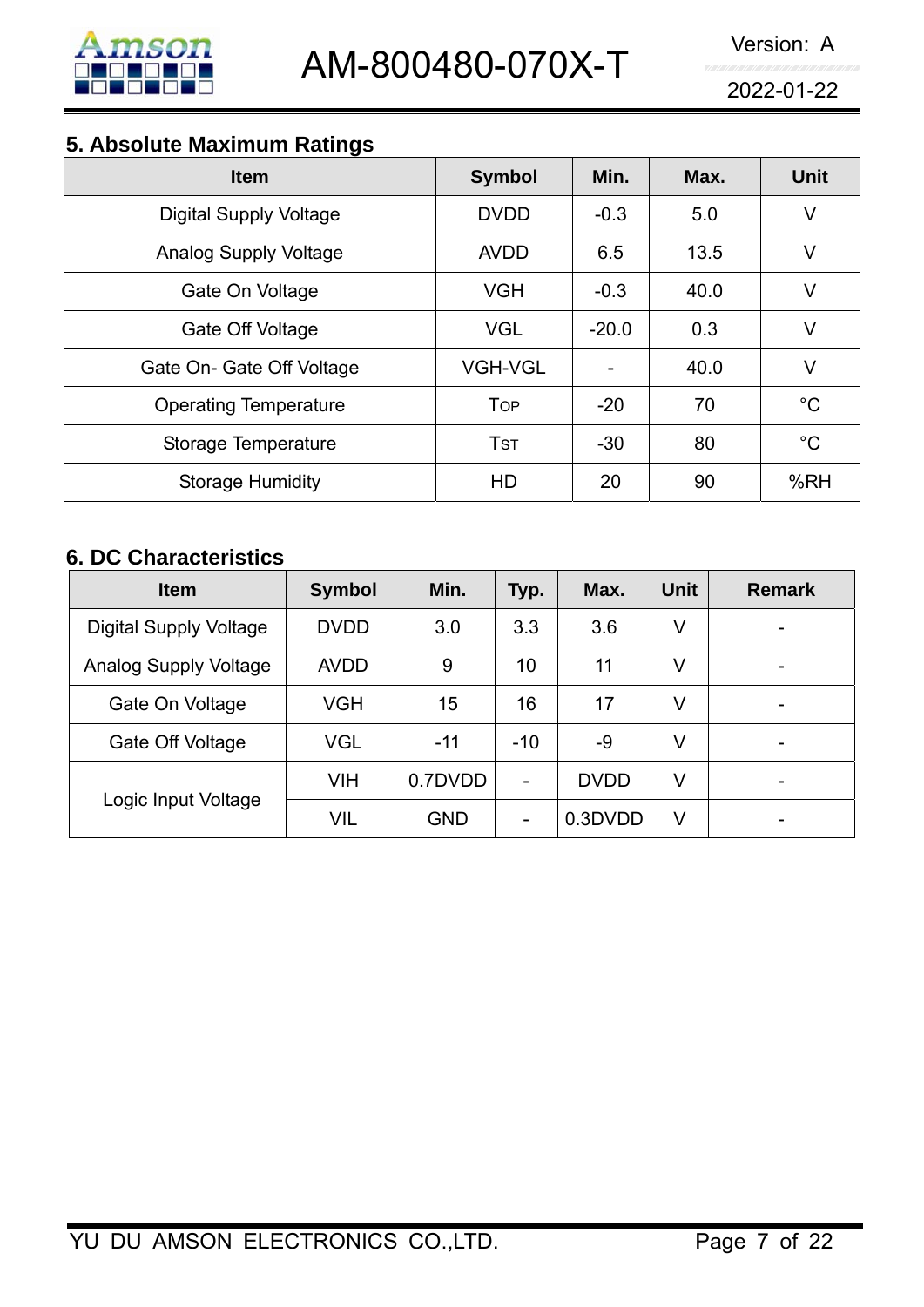

### **7. Timing Characteristics 7.1 Power ON/OFF Timing Sequence**



## **7.2 AC Electrical Characteristics**

| Item                                |                  |      | <b>Values</b> |                          | <b>Unit</b> | <b>Remark</b>              |
|-------------------------------------|------------------|------|---------------|--------------------------|-------------|----------------------------|
|                                     | <b>Symbol</b>    | Min. | Typ.          | Max.                     |             |                            |
| HS setup time                       | Thst             | 8    |               | ۰                        | ns          |                            |
| <b>HS</b> hold time                 | Thhd             | 8    |               | ۰                        | ns          |                            |
| VS setup time                       | $T_{\rm vst}$    | 8    |               | ۰                        | ns          |                            |
| VS hold time                        | Tyhd             | 8    | ŀ             | ۰                        | ns          |                            |
| Data setup time                     | Tdsu             | 8    |               | ۰                        | ns          |                            |
| Data hole time                      | T <sub>dhd</sub> | 8    |               | $\overline{\phantom{0}}$ | ns          |                            |
| DE setup time                       | Tesu             | 8    |               | ۰                        | ns          |                            |
| DE hole time                        | Tehd             | 8    | -             | $\overline{\phantom{0}}$ | ns.         |                            |
| DV <sub>DD</sub> Power On Slew rate | <b>TPOR</b>      | ۰    |               | 20                       | ms          | From 0 to 90%<br>$DV_{DD}$ |
| <b>RESET pulse width</b>            | TRst             | 1    |               | ۰                        | ms          |                            |
| DCLK cycle time                     | Teoh             | 20   | ٠             | -                        | ns          |                            |
| DCLK pulse duty                     | Tewh             | 40   | 50            | 60                       | $\%$        |                            |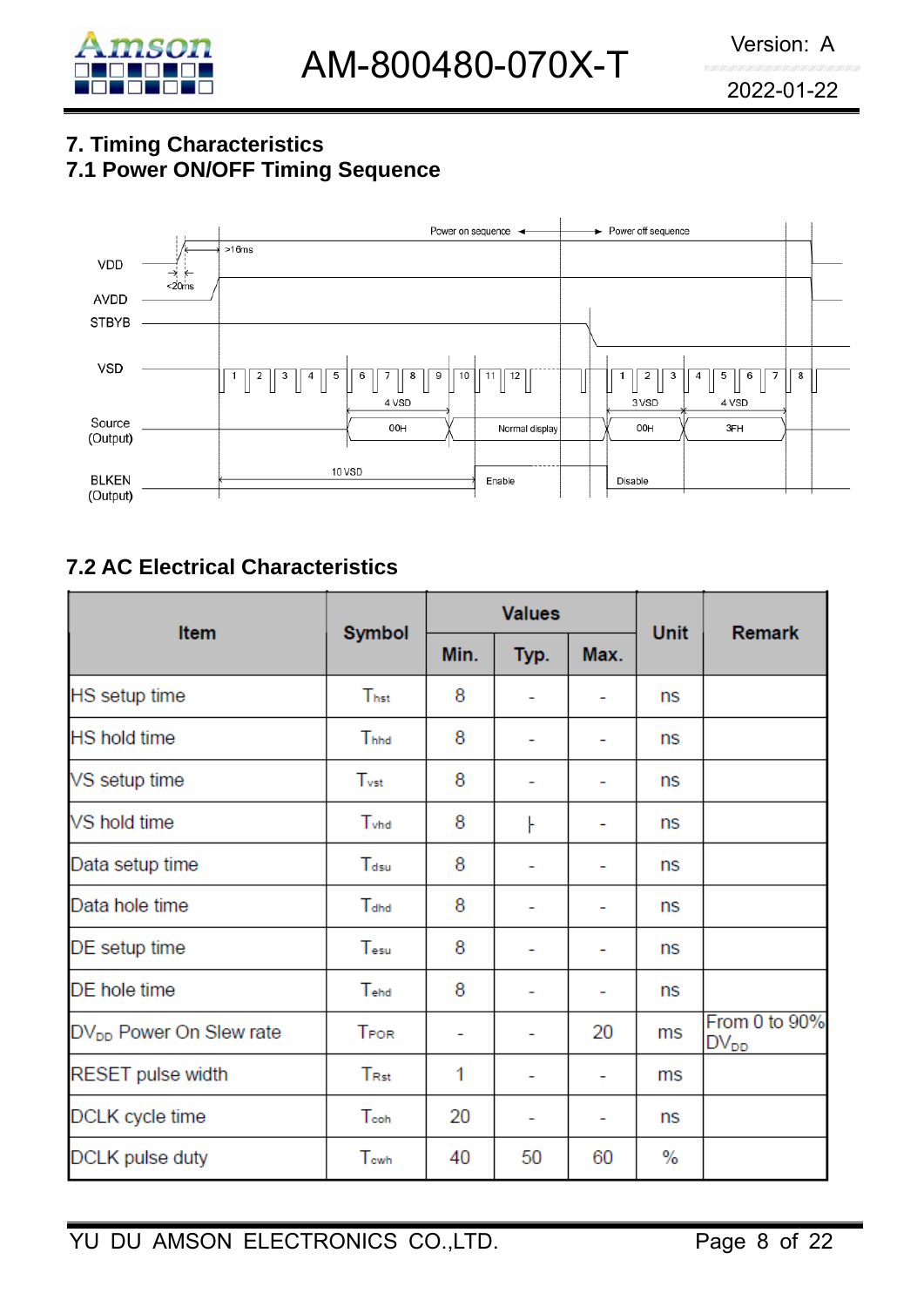2022-01-22





## **7.3 Data Input Format**

#### **Horizontal input timing diagram**

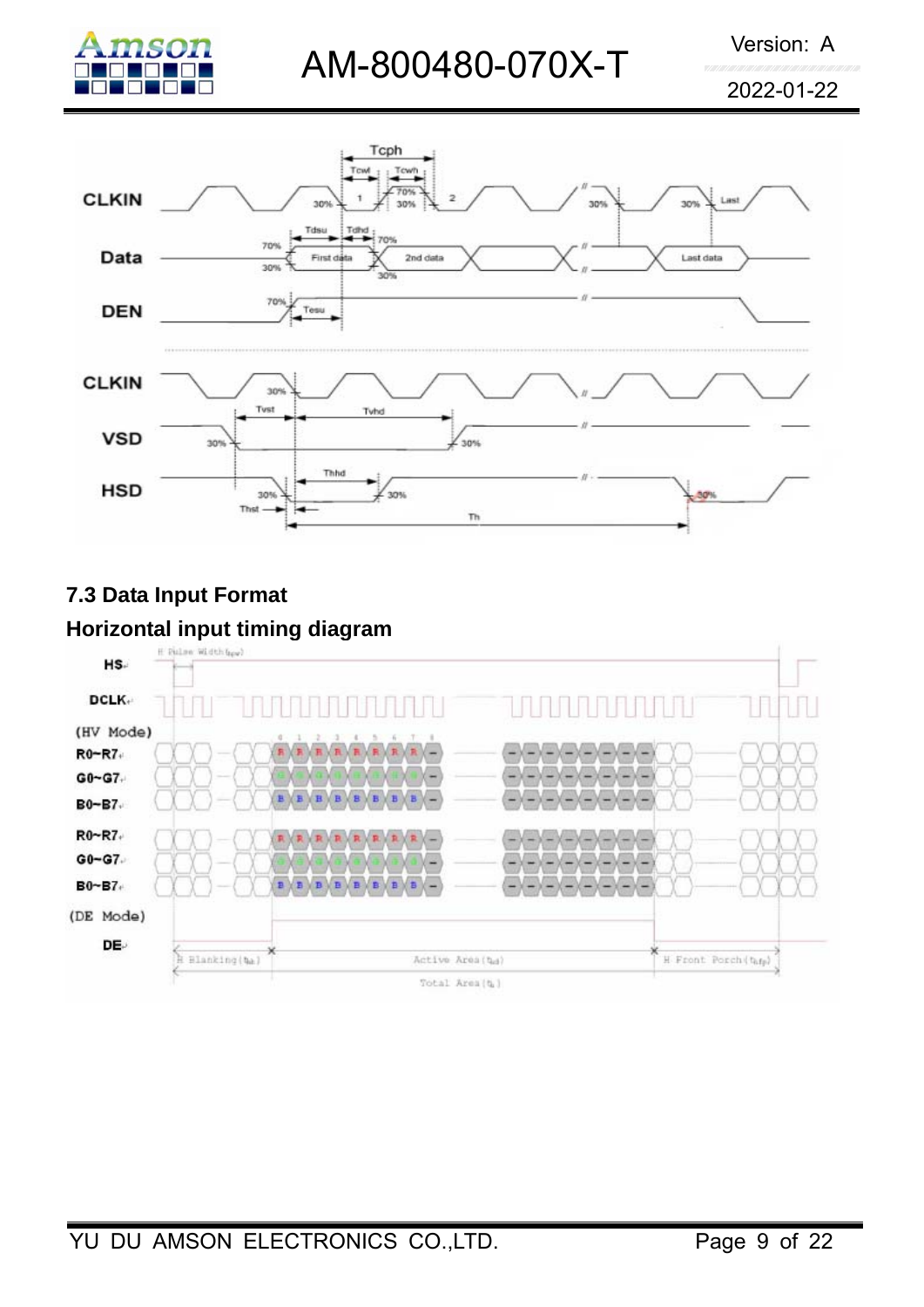

## **Vertial input timing diaqram**



## **7.4 Timing**

| <b>Item</b>             | <b>Symbol</b> |      | <b>Values</b> | <b>Unit</b> | <b>Remark</b> |  |
|-------------------------|---------------|------|---------------|-------------|---------------|--|
|                         |               | Min. | Typ.          | Max.        |               |  |
| Horizontal Display Area | thd           |      | 800           | ۰           | <b>DCLK</b>   |  |
| <b>DCLK Frequency</b>   | fclk          | 26.4 | 33.3          | 46.8        | MHz           |  |
| One Horizontal Line     | th            | 862  | 1056          | 1200        | <b>DCLK</b>   |  |
| HS pulse width          | thpw          | 1    |               | 40          | <b>DCLK</b>   |  |
| <b>HS Blanking</b>      | thb           | 46   | 46            | 46          | <b>DCLK</b>   |  |
| <b>HS Front Porch</b>   | thfp          | 16   | 210           | 354         | <b>DCLK</b>   |  |

| Item                  | <b>Symbol</b> |      | <b>Values</b> | <b>Unit</b>              | <b>Remark</b> |  |
|-----------------------|---------------|------|---------------|--------------------------|---------------|--|
|                       |               | Min. | Typ.          | Max.                     |               |  |
| Vertical Display Area | tvd           |      | 480           | $\overline{\phantom{a}}$ | TН            |  |
| VS period time        | tv            | 510  | 525           | 650                      | TН            |  |
| VS pulse width        | typw          | 1    | ۰             | 20                       | TН            |  |
| <b>VS Blanking</b>    | tyb           | 23   | 23            | 23                       | TН            |  |
| <b>VS Front Porch</b> | tvfp          | 7    | 22            | 147                      | TН            |  |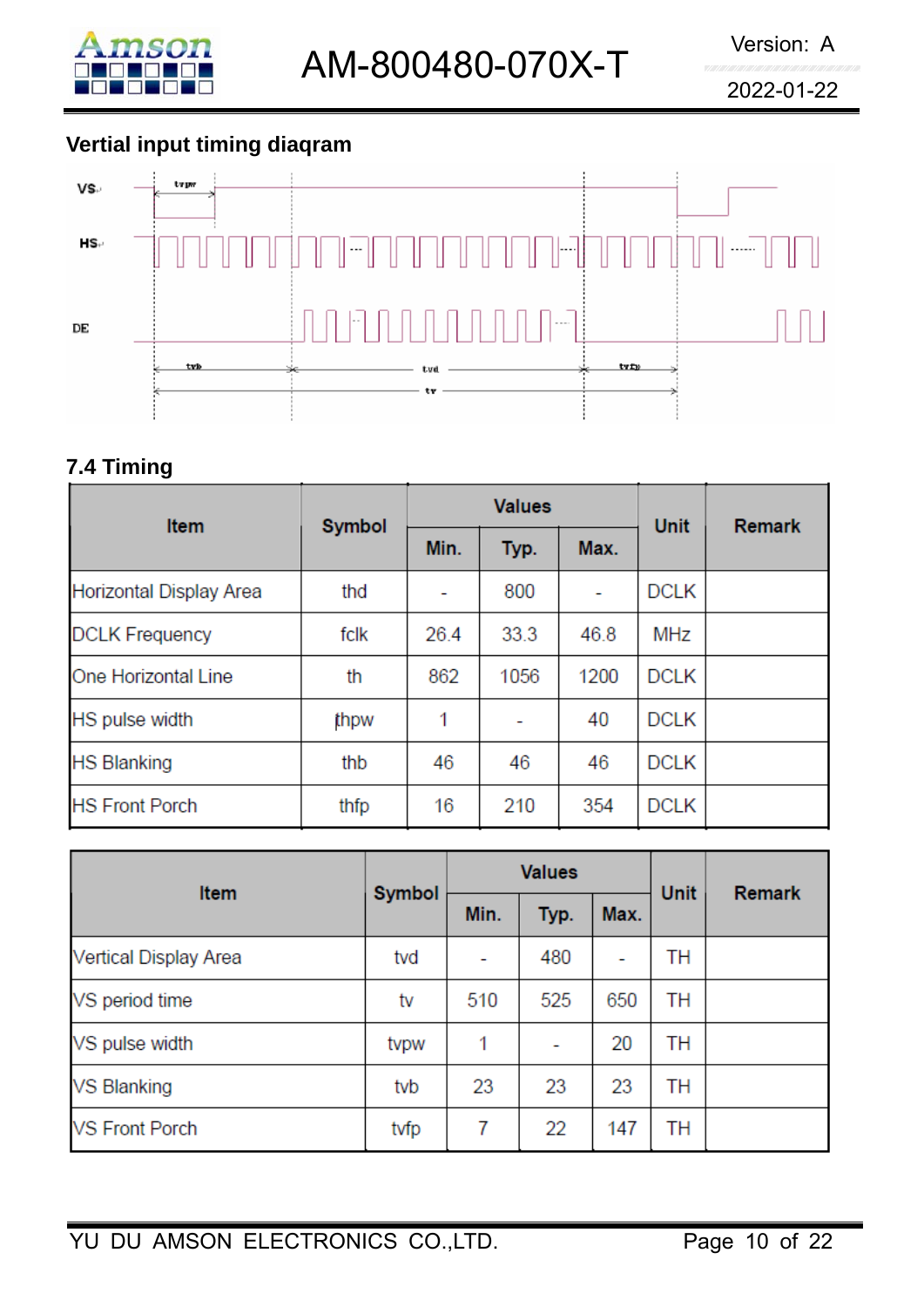

## **8. Backlight Characteristic**



| <b>Item</b>                   | <b>Symbol</b> | <b>MIN</b> | <b>TYP</b> | <b>MAX</b> | <b>UNIT</b>       | <b>Test Condition</b> |
|-------------------------------|---------------|------------|------------|------------|-------------------|-----------------------|
| Supply Voltage                | Vf            | 8.1        | 9.0        | 10.2       | V                 | $If=135mA$            |
| Supply Current                | lf            |            | 135        |            | mA                | -                     |
| Luminous Intensity<br>for LCM |               | 250        | 300        |            | cd/m <sup>2</sup> | $If=135mA$            |
| Uniformity for LCM            |               | 80         |            |            | $\frac{0}{0}$     | $If=135mA$            |
| Life Time                     |               | 50000      | 70000      |            | Hr                | $If=135mA$            |
| <b>Backlight Color</b>        | White         |            |            |            |                   |                       |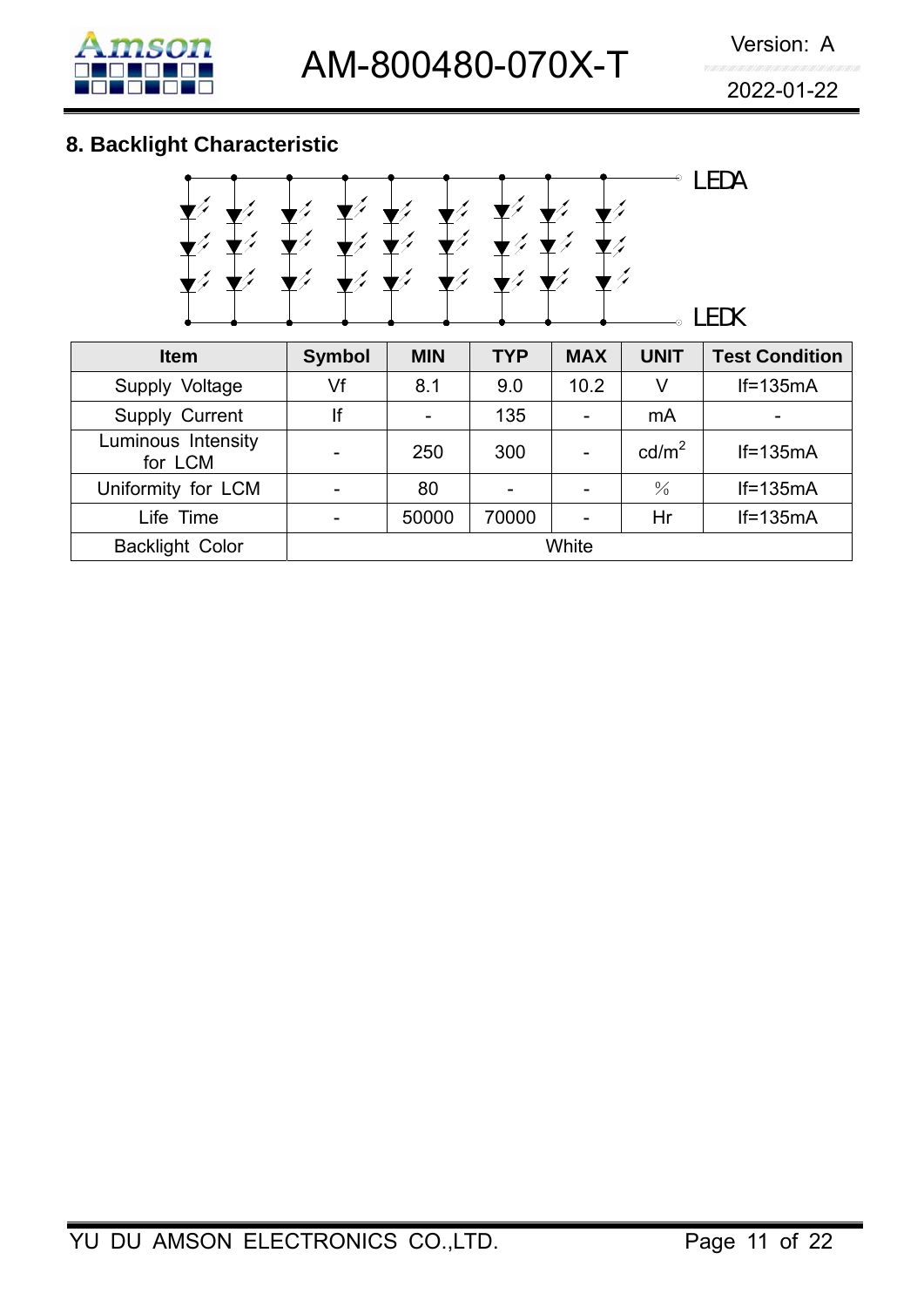

#### **9. Optical Characteristics**

| Item                      | Conditions |            | Min.            | Typ.       | Max.            | Unit   | <b>Note</b>   |  |
|---------------------------|------------|------------|-----------------|------------|-----------------|--------|---------------|--|
| <b>Viewing Angle</b>      |            | $\theta$ L |                 | 80         |                 | degree |               |  |
|                           | Horizontal | $\theta$ R |                 | 80         |                 |        | (1), (2), (6) |  |
| (CR>10)                   |            | $\theta$ T |                 | 80         |                 |        |               |  |
|                           | Vertical   | $\theta$ B |                 | 80         |                 |        |               |  |
| <b>Contrast Ratio</b>     | Center     |            | 500             | 800        |                 |        | (1), (3), (6) |  |
| <b>Response Time</b>      | Ton+Toff   |            |                 | 25         | 50              | ms     | (1), (4), (6) |  |
|                           | Red x      |            |                 | TBD        |                 |        |               |  |
|                           | Red y      |            | Typ.<br>$-0.05$ | TBD        | Typ.<br>$+0.05$ |        | (1), (6)      |  |
|                           | Green x    |            |                 | TBD        |                 |        |               |  |
| <b>CF Color</b>           | Green y    |            |                 | <b>TBD</b> |                 |        |               |  |
| Chromaticity<br>(CIE1931) | Blue x     |            |                 | <b>TBD</b> |                 |        |               |  |
|                           | Blue y     |            |                 | TBD        |                 |        |               |  |
|                           | White x    |            |                 | TBD        |                 |        |               |  |
|                           | White y    |            |                 | <b>TBD</b> |                 |        |               |  |

Note (1) Measurement Setup: The LCD module should be stabilized at given temp. 25°C for 15 minutes to avoid abrupt temperature change during measuring. In order to stabilize the luminance, the measurement should be executed after lighting backlight for 15 minutes in a windless room.

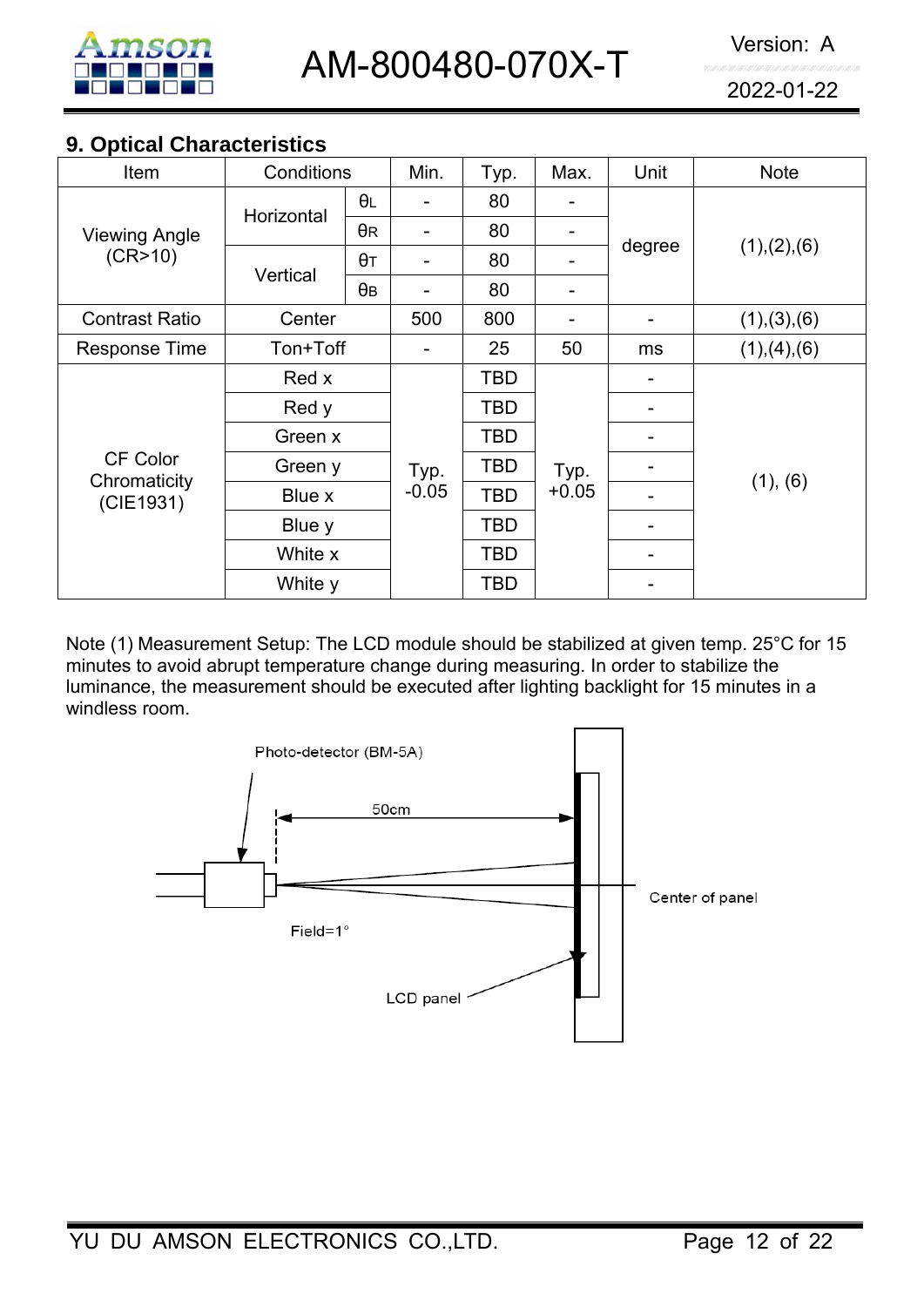

#### Note (2) Definition of Viewing Angle



Note (3) Definition of Contrast Ratio (CR)

The contrast ratio can be calculated by the following expression

Contrast Ratio (CR) = L63 / L0

L63: Luminance of gray level 63, L0: Luminance of gray level 0

Note (4) Definition of response time



Note (5) Definition of Transmittance (Module is without signal input) Transmittance = Center Luminance of LCD / Center Luminance of Back Light x 100%

Note (6) Definition of color chromaticity (CIE1931)

Color coordinates measured at the center point of LCD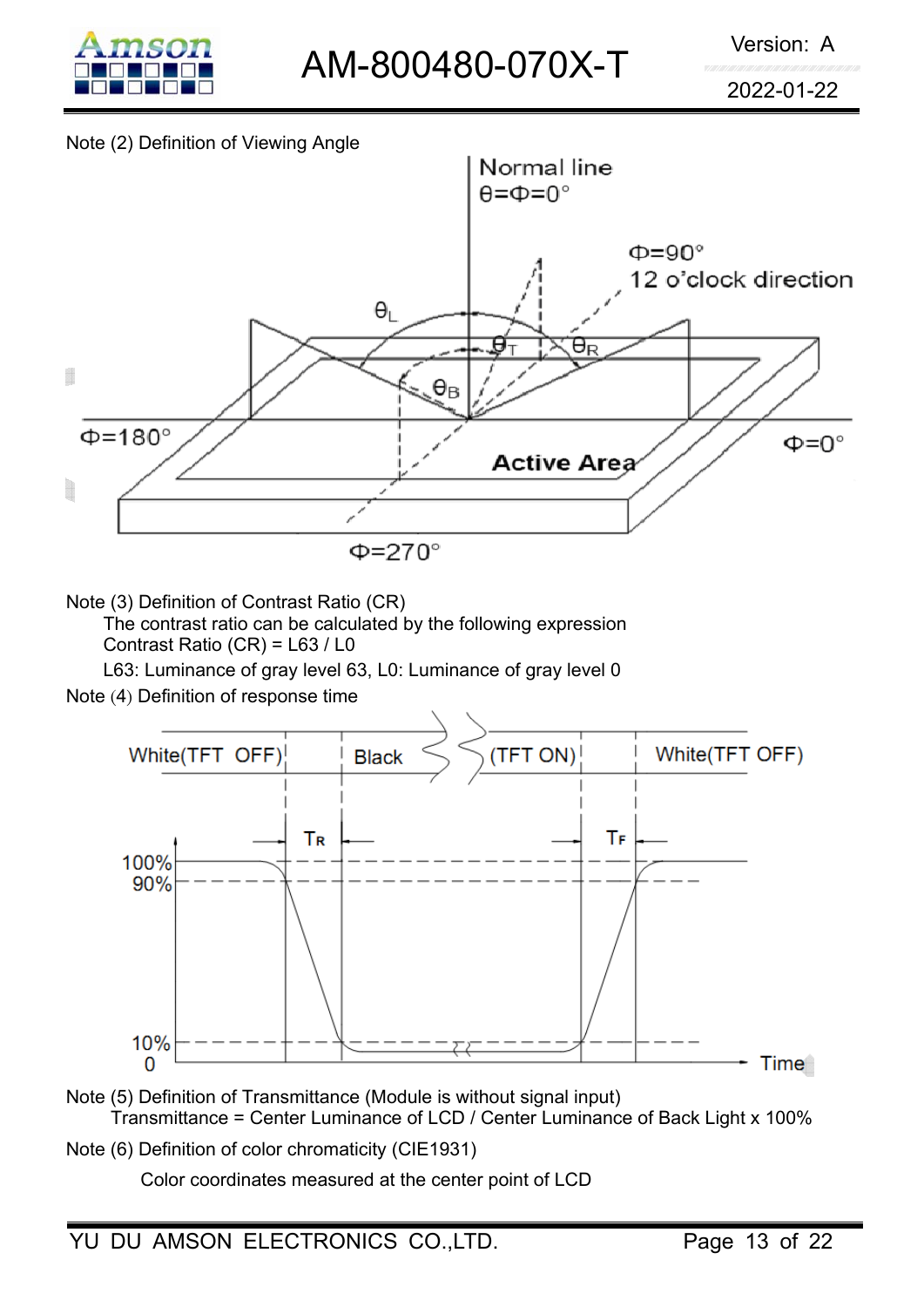

## **10. Reliability Test Conditions and Methods**

| NO.               | <b>TEST ITEMS</b>                                                   | <b>TEST CONDITION</b>                                                                                                                                                                                                                                                                                                                                                                                      |                                                                                   |  |
|-------------------|---------------------------------------------------------------------|------------------------------------------------------------------------------------------------------------------------------------------------------------------------------------------------------------------------------------------------------------------------------------------------------------------------------------------------------------------------------------------------------------|-----------------------------------------------------------------------------------|--|
| $\textcircled{1}$ | <b>High Temperature</b><br>Storage                                  | Keep in $80^{\circ}$ C $\pm 5^{\circ}$ 96 hrs<br>Surrounding temperature, then storage at normal condition 4hrs.                                                                                                                                                                                                                                                                                           |                                                                                   |  |
| (2)               | Low Temperature<br>Storage                                          | Keep in -30 $^{\circ}$ C $\pm$ 5 $^{\circ}$ C 96 hrs<br>Surrounding temperature, then storage at normal condition 4hrs.                                                                                                                                                                                                                                                                                    |                                                                                   |  |
| (3)               | <b>High Temperature</b><br><b>Operating Test</b>                    | 70℃*96Hrs                                                                                                                                                                                                                                                                                                                                                                                                  |                                                                                   |  |
| $\circled{4}$     | Low Temperature<br><b>Operating Test</b>                            | $-20^{\circ}$ C*96Hrs                                                                                                                                                                                                                                                                                                                                                                                      |                                                                                   |  |
| (5)               | High Temperature /<br><b>High Humidity</b><br><b>Operating Test</b> | 50 °C / 90% R.H, 96 hrs.                                                                                                                                                                                                                                                                                                                                                                                   |                                                                                   |  |
| $\circled{6}$     | High Temperature /<br><b>High Humidity</b><br><b>Storage Test</b>   | Keep in 50 $\degree$ C / 90% R.H duration for 96 hrs<br>Surrounding temperature, then storage at normal condition 4hrs.<br>(Excluding the polarizer)                                                                                                                                                                                                                                                       |                                                                                   |  |
| $\circled7$       | Temperature<br>Cycling<br><b>Storage Test</b>                       | $-30^{\circ}$ C $\rightarrow +25^{\circ}$ C $\rightarrow 80^{\circ}$ C $\rightarrow$<br>$+25^{\circ}$ C<br>$(30 \text{mins})$<br>$(5$ mins)<br>$(30$ mins $)$<br>$(5 \text{mins})$<br>10 Cycle<br>Surrounding temperature, then storage at normal condition 4hrs.                                                                                                                                          |                                                                                   |  |
|                   |                                                                     | Air Discharge:<br>Apply 2 KV with 5 times<br>Discharge for each polarity +/-                                                                                                                                                                                                                                                                                                                               | Contact Discharge:<br>Apply 250 V with 5 times<br>discharge for each polarity +/- |  |
| (8)               | <b>ESD Test</b>                                                     | Temperature ambiance : $15^{\circ}\text{C} \sim 35^{\circ}\text{C}$<br>1.<br>2. Humidity relative : $30\% \sim 60\%$<br>3. Energy Storage Capacitance(Cs + Cd): 150pF±10%<br>Discharge Resistance(Rd): $330\Omega \pm 10\%$<br>4.<br>Discharge, mode of operation :<br>5.<br>Single Discharge (time between successive discharges at least 1<br>(Tolerance if the output voltage indication : ±5%)<br>sec) |                                                                                   |  |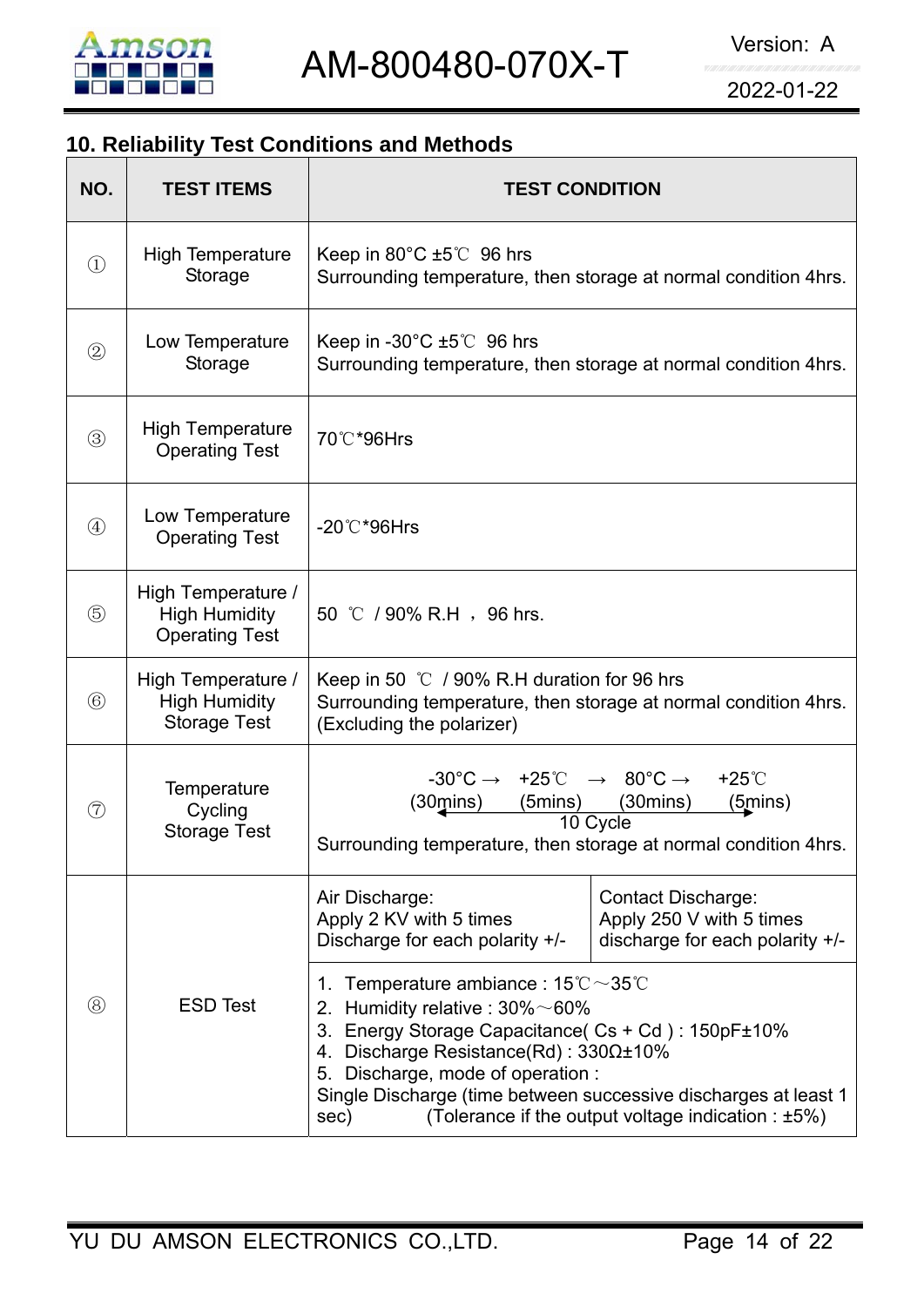

2022-01-22

| $\circled{9}$  | <b>Vibration Test</b><br>(Packaged) | 1. Sine wave $10 \sim 55$ Hz frequency (1 min/sweep)<br>2. The amplitude of vibration : 1.5 mm<br>Each direction $(X, Y, Z)$ duration for 2 Hrs<br>3. |                     |                  |  |
|----------------|-------------------------------------|-------------------------------------------------------------------------------------------------------------------------------------------------------|---------------------|------------------|--|
|                |                                     |                                                                                                                                                       | Packing Weight (Kg) | Drop Height (cm) |  |
| $\circled{10}$ | Drop Test<br>(Packaged)             |                                                                                                                                                       | $0 \sim 45.4$       | 122              |  |
|                |                                     |                                                                                                                                                       | $45.4 \sim 90.8$    | 76               |  |
|                |                                     |                                                                                                                                                       | $90.8 \sim 454$     | 61               |  |
|                |                                     |                                                                                                                                                       | <b>Over 454</b>     | 46               |  |
|                |                                     | <b>Drop</b>                                                                                                                                           |                     |                  |  |
|                |                                     | Direction : X1 corner / 3 edges / 6 sides each 1 time                                                                                                 |                     |                  |  |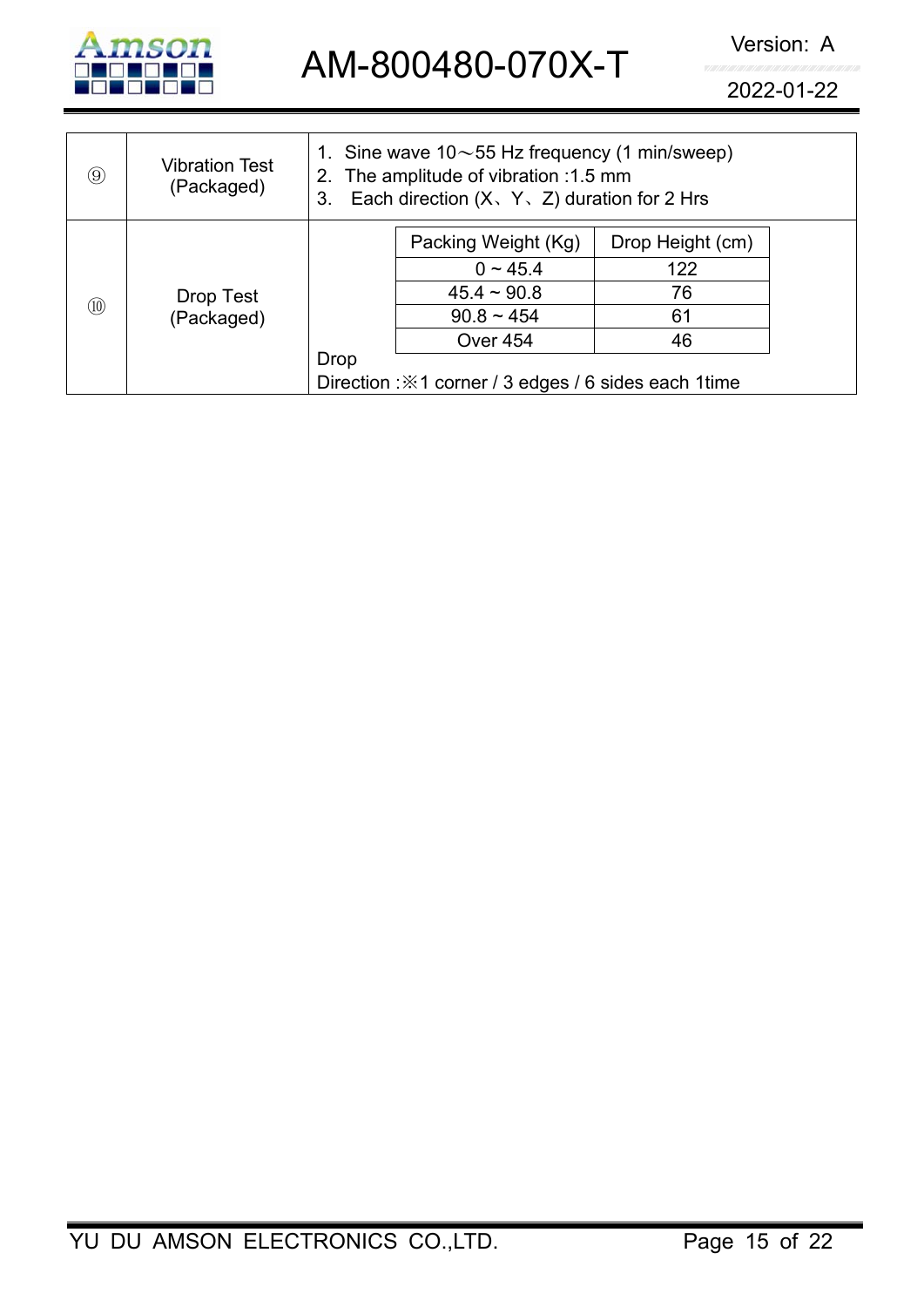

### **11. Inspection Standard**

#### **11.1. QUALITY :**

THE QUALITY OF GOODS SUPPLIED TO PURCHASER SHALL COME UP TO THE FOLLOWING STANDARD.

#### **11.1.1. INSPECTIONTOOLS AND INSTRUMENTS**

Vernier calipers, film scales, multimeter, magnifying eyepiece, ND5%, luminance meter and so on.

#### **11.1.2. THE METHOD OF PRESERVING GOODS**

AFTER DELIVERY OF GOODS FROM AMSON TO PURCHASER. PURCHASER SHALL CONTROL THE LCM AT -10 TO 40 ,AND IT MIGHT BE DESIRABLE TO KEEP AT THE NORMAL ROOM TEMPERATURE AND HUMIDITY UNTIL INCOMING INSPECTION OR THROWING INTO PROCESS LINE.

#### **11.1.3. INCOMING INSPECTION**

(A) THE METHOD OF INSPECTION

 IF PURCHASER MAKE AN INCOMING INSPECTION , A SAMPLING PLAN SHALL BE APPLIED ON THE CONDITION THAT QUALITY OF ONE DELIVERY SHALL BE REGARDED AS ONE LOT.

#### (B) THE STANDARD OF QUALITY

ISO-2859-1 (SAME AS MIL-STD-105E ) ,LEVEL:II

| <b>CLASS</b>    | (%)<br>$AQL($ <sup>o</sup> |
|-----------------|----------------------------|
| <b>CRITICAL</b> | $0.4\%$                    |
| <b>MAJOR</b>    | 0.65%                      |
| <b>MINOR</b>    | 1.5%                       |

EVERY ITEM SHALL BE INSPECTED ACCORDING TO THE CLASS.

#### (C) MEASURE

IF AS THE RESULT OF ABOVE RECEIVING INSPECTION , A LOT OUT IS DISCOVERED. PURCHASER SHALL BE INFORM SELLER OF IT WITHIN SEVEN DAYS. BUT FIRST SHIPMENT WITHIN FOURTEEN DAYS.

#### **11.1.4. WARRANTY POLICY**

AMSON WILL PROVIDE ONE-YEAR WARRANTY FOR THE PRODUCTS ONLY IF UNDER SPECIFICATION OPERATING CONDITIONS. AMSON WILL REPLACE NEW PRODUCTS FOR THESE DEFECT PRODUCTS WHICH UNDER WARRANTY PERIOD AND BELONG TO THE RESPONSIBILITY OF AMSON.

#### **11.2. CHECKING CONDITION**

- **11.2.1.**CHECKING DIRECTION SHALL BE IN THE 45 DEGREE AREA TO FACE THE SAMPLE.
- **11.2.2.**CHECKER SHALL SEE OVER 300±25 mm. WITH BARE EYES FAR FROM SAMPLE
- **11.2.3.**Ambient Illumination:

0 ~30 Lux for functional inspection

500 ~ 1200 Lux for external appearance inspection.

 $\rightarrow$ 

**11.2.4.** TEST AREA:

**11.2.5.** Inspection should be carried out with rope electrostatic ring and static finger cover (both hands except small fingers must be worn)

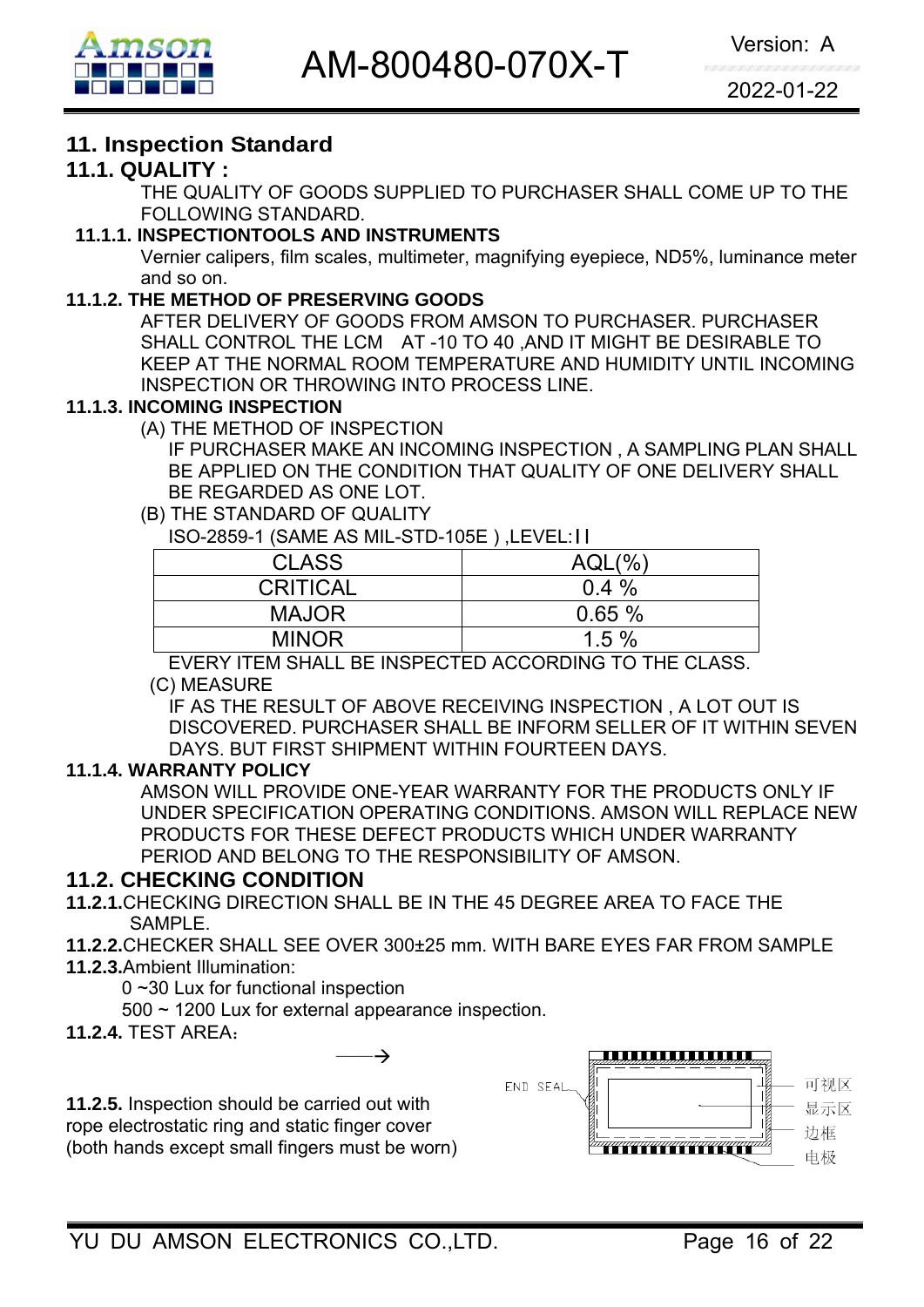

2022-01-22

**11.2.6.** The inspector may make a visual inspection or a comparative examination with a film ruler and a magnifying eyepiece. Individual defects shall be determined according to the limited samples.

**11.2.7.** Functional testing uses electrical testing fixtures or test fixtures required by customers.

**11.2.8.** the ion fan should be used when testing.

## **11.2.9. the principle of judgment**

11.3.1 If the defect outside the visual area does not affect the assembly and display, it will be judged as a good product.

11.3.2 Poor definition Pixel: A combination of three sub-pixels (Red + Green + Blue).

#### **Dot**:

Any of the sub-pixels (Red or Green or Blue).

#### **Bright and dark dots:**

A point pixel (sub-pixel: R, G, B pixels) is lit or turned off during the display function test. **Highlights**:

Usually considered to be shown on a black screen.

#### **Dark spots:**

They are generally considered to be shown on R, G, B solid colors or white images. **Neighborhood**:

Two or three adjacent point pixels (dot: sub-pixel) connected together (R, G or G, B or B, R or RGB).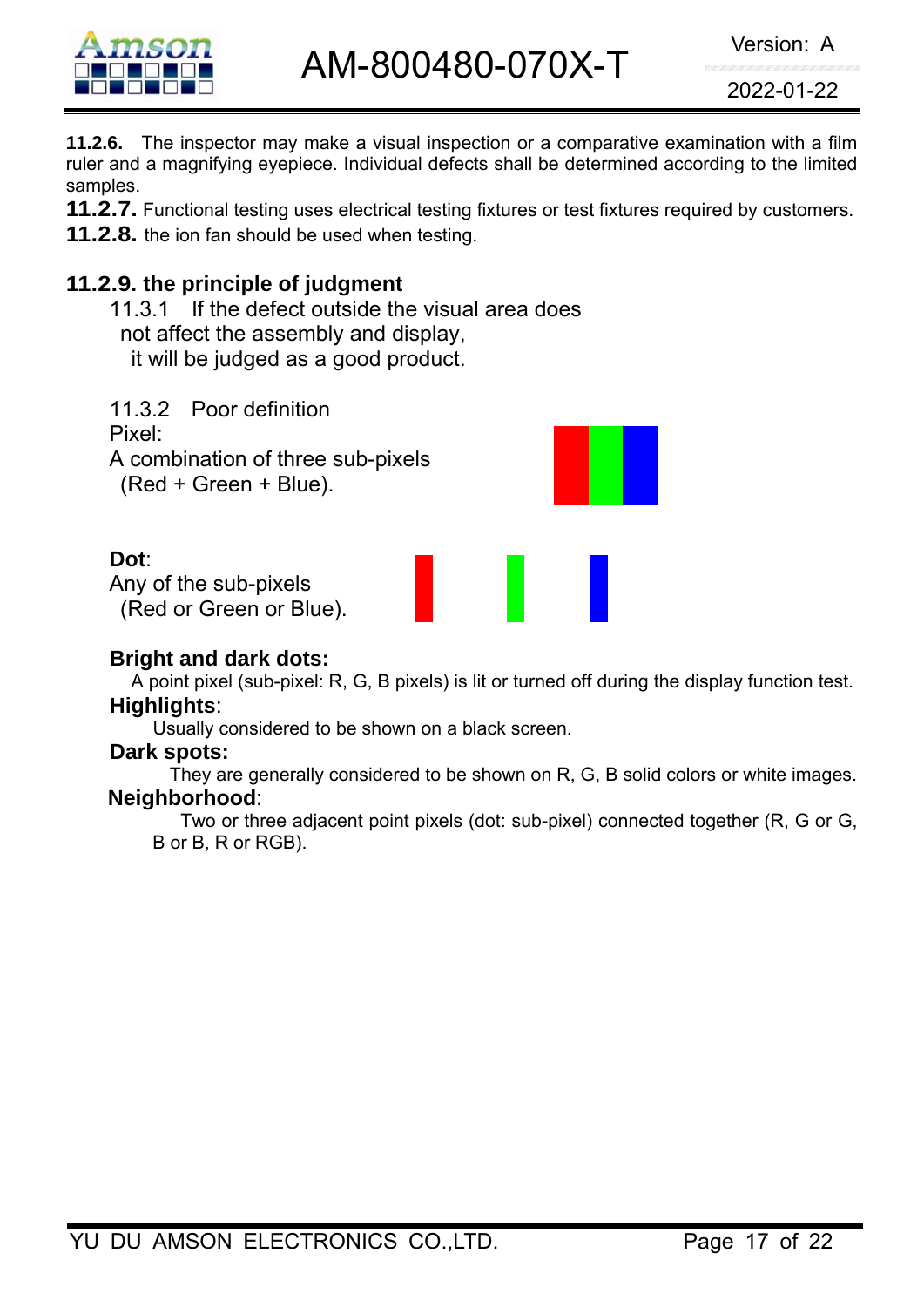

#### 11.3. INSPECTION PLAN:

| CLASS           | ITEM                                                                                   | <b>JUDGEMENT</b>                                                                                                                       | CLASS    |
|-----------------|----------------------------------------------------------------------------------------|----------------------------------------------------------------------------------------------------------------------------------------|----------|
| IPACKING &      | 1. OUTSIDE AND INSIDE PACKAGE                                                          | "MODEL NO.", "LOT NO." AND "QUANTITY"<br>SHOULD INDICATE ON THE PACKAGE.                                                               | Minor    |
| INDICATE        | 2. MODEL MIXED AND QUANTITY                                                            | OTHER MODEL MIXEDREJECTED<br>QUANTITY SHORT OR OVERREJECTED                                                                            | Critical |
|                 | 3. PRODUCT INDICATION                                                                  | "MODEL NO." SHOULD INDICATE ON<br>THE PRODUCT                                                                                          | Major    |
| <b>ASSEMBLY</b> | 4. DIMENSION,<br>LCD GLASS SCRATCH<br>AND SCRIBE DEFECT.                               | ACCORDING TO SPECIFICATION OR<br>DRAWING.                                                                                              | Major    |
|                 | 5. VIEWING AREA                                                                        | POLARIZER EDGE OR LCD'S SEALING LINE<br>IS VISABLE IN THE VIEWING AREA<br>REJECTED                                                     | Minor    |
|                 | 6. BLEMISH - BLACK SPOT -<br>WHITE SPOT IN THE LCD<br>AND LCD GLASS CRACKS             | ACCORDING TO STANDARD OF VISUAL<br>INSPECTION(INSIDE VIEWING AREA)                                                                     | Minor    |
| APPEARANCE      | 7. BLEMISH - BLACK SPOT<br>WHITE SPOT AND SCRATCH<br>ON THE POLARIZER                  | ACCORDING TO STANDARD OF VISUAL<br>INSPECTION(INSIDE VIEWING AREA)                                                                     | Minor    |
|                 | 8. BUBBLE IN POLARIZER                                                                 | ACCORDING TO STANDARD OF VISUAL<br>INSPECTION(INSIDE VIEWING AREA)                                                                     | Minor    |
|                 | 9. LCD'S RAINBOW COLOR                                                                 | STRONG DEVIATION COLOR ( OR NEWTON<br>RING) OF LCDREJECTED.<br>OR ACCORDING TO LIMITED SAMPLE<br>(IF NEEDED, AND INSIDE VIEWING AREA ) | Minor    |
|                 | 10. ELECTRICAL AND OPTICAL<br>CHARACTERISTICS<br>(CONTRAST-VOP-<br>CHROMATICITY  ETC ) | ACCORDING TO SPECIFICATION OR<br>DRAWING . ( INSIDE VIEWING AREA )                                                                     | Critical |
| ELECTRICAL      | <b>11.MISSING LINE</b>                                                                 | MISSING DOT LINE - CHARACTER<br>REJECTED                                                                                               | Critical |
|                 | 12.SHORT CIRCUIT <sub>*</sub><br>WRONG PATTERN DISPLAY                                 | NO DISPLAY - WRONG PATTERN<br>DISPLAY · CURRENT CONSUMPTION<br>OUT OF SPECIFICATION REJECTED                                           | Critical |
|                 | 13. DOT DEFECT (FOR COLOR AND TFT)                                                     | ACCORDING TO STANDARD OF VISUAL<br>INSPECTION                                                                                          | Minor    |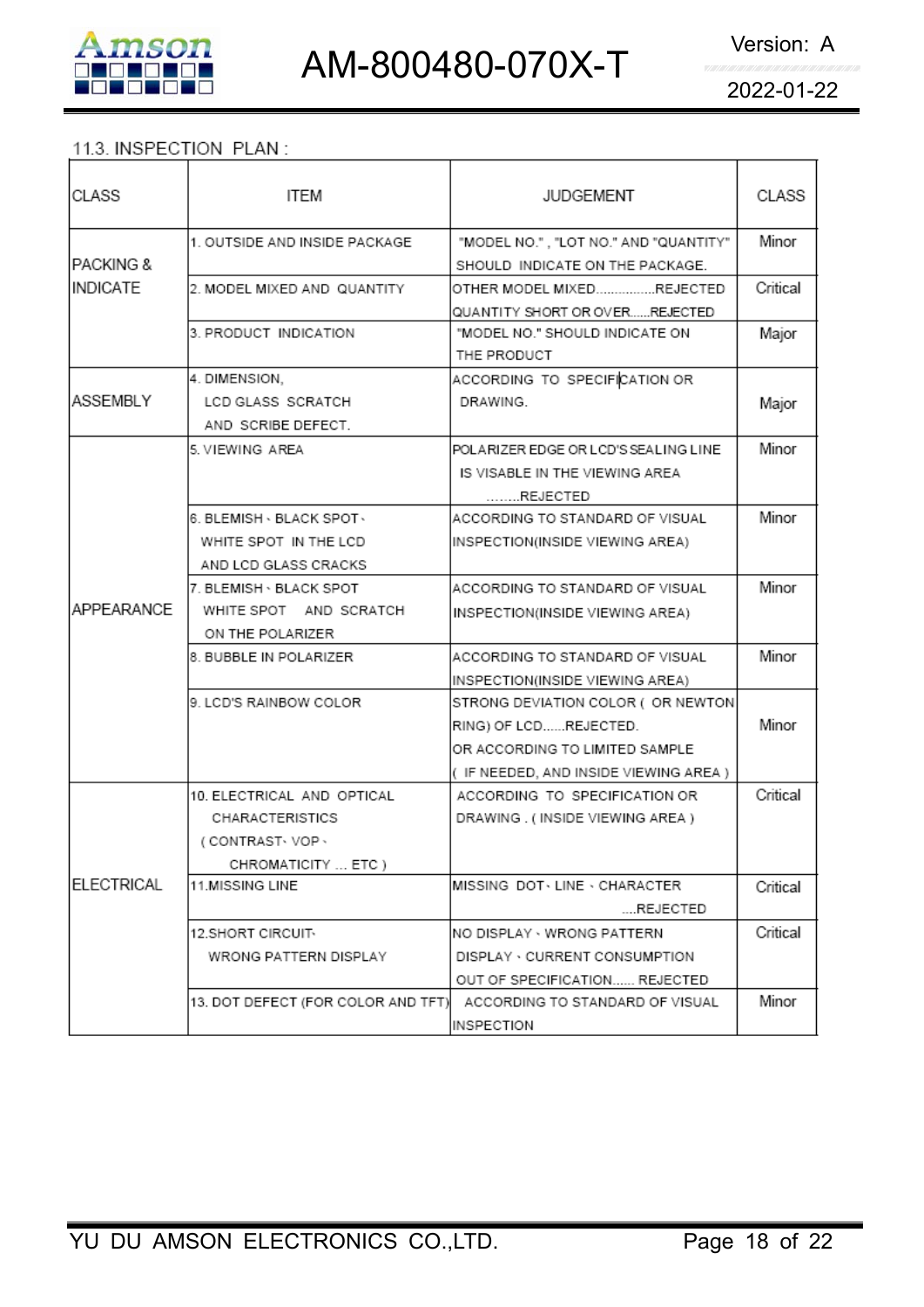

2022-01-22

| NO.          | <b>CLASS</b> | <b>ITEM</b>                                 | <b>JUDGEMENT</b>                                                                                                   |  |  |  |
|--------------|--------------|---------------------------------------------|--------------------------------------------------------------------------------------------------------------------|--|--|--|
|              |              |                                             | (A) ROUND TYPE:<br>unit : mm.                                                                                      |  |  |  |
|              |              | ACCEPTABLE Q'TY<br><b>DIAMETER</b><br>(mm.) |                                                                                                                    |  |  |  |
|              |              |                                             | Φ<br>$\leq 0.15$<br>Distance≥1mm                                                                                   |  |  |  |
|              |              | <b>BLACK AND WHITE SPOT</b>                 | $0.15 < \Phi$<br>$\leq 0.4$<br>3 (Distance>15mm)                                                                   |  |  |  |
|              |              | <b>FOREIGN MATERIEL</b>                     | 0.4 <<br>Φ<br>0                                                                                                    |  |  |  |
|              | 11.4.1 MINOR | <b>DUST IN THE CELL</b>                     | NOTE: $\Phi$ = (LENGTH+WIDTH)/2                                                                                    |  |  |  |
|              |              | <b>BLEMISH</b>                              | (B) LINEAR TYPE:<br>unit : mm.                                                                                     |  |  |  |
|              |              | <b>SCRATCH</b>                              | ACCEPTABLE Q'TY<br><b>LENGTH</b><br><b>WIDTH</b>                                                                   |  |  |  |
|              |              |                                             | w<br>$≤ 0.03$<br>Distance≥1mm                                                                                      |  |  |  |
|              |              |                                             | $\leq$ 4.0 0.03 <<br>≤0.05<br>w<br>3 (Distance>15mm)                                                               |  |  |  |
|              |              |                                             | 0.05 <<br>FOLLOW ROUND TYPE<br>w                                                                                   |  |  |  |
|              |              |                                             |                                                                                                                    |  |  |  |
|              |              |                                             | unit : mm.<br><b>DIAMETER</b><br>ACCEPTABLE Q'TY                                                                   |  |  |  |
|              |              | <b>BUBBLE IN POLARIZER</b>                  | Distance≥1mm<br>$\leq 0.2$<br>Φ                                                                                    |  |  |  |
|              | 11.4.2 MINOR | <b>DENT ON POLARIZER</b>                    | $\leq 0.3$<br>0.2 <<br>3 (Distance>15mm)<br>Φ                                                                      |  |  |  |
|              |              |                                             | 0.3 <<br>Φ<br>0                                                                                                    |  |  |  |
|              |              |                                             |                                                                                                                    |  |  |  |
|              |              |                                             |                                                                                                                    |  |  |  |
|              |              |                                             |                                                                                                                    |  |  |  |
|              |              | Dot Defect                                  | ACC. Q'TY<br>Items                                                                                                 |  |  |  |
|              |              |                                             | N≤2 (Distance≥15mm)<br><b>Bright dot</b>                                                                           |  |  |  |
|              |              |                                             | N≤3 (Distance>15mm)<br>Dark dot                                                                                    |  |  |  |
|              |              |                                             | Pixel Define:<br>Pixel                                                                                             |  |  |  |
|              |              |                                             |                                                                                                                    |  |  |  |
|              |              |                                             |                                                                                                                    |  |  |  |
|              |              |                                             | G<br>в                                                                                                             |  |  |  |
|              |              |                                             |                                                                                                                    |  |  |  |
|              | 11.4.3 MINOR |                                             | $\triangleleft$ Dot $\rightarrow$ $\blacktriangleright$ Dot $\rightarrow$ $\blacktriangleright$ Dot $\rightarrow$  |  |  |  |
|              |              |                                             | Note 1: The definition of dot: The size of a defective dot over                                                    |  |  |  |
|              |              |                                             | 1/2 of whole dot is regarded as one defective dot.                                                                 |  |  |  |
|              |              |                                             | Definittion:<1/2dot and visible by 6% ND filter $N \le 5$                                                          |  |  |  |
|              |              |                                             | Note 2: Bright dot: Dots appear bright and unchanged in size                                                       |  |  |  |
|              |              |                                             | in which LCD panel is displaying under black pattern.                                                              |  |  |  |
|              |              |                                             | Note 3: Dark dot: Dots appear dark and unchanged in size in<br>which LCD panel is displaying under pure red, green |  |  |  |
|              |              |                                             | ,blue pattern.                                                                                                     |  |  |  |
|              |              |                                             |                                                                                                                    |  |  |  |
|              |              | Mura                                        | Not visible thriugh 5% ND filter in 50% gray or judge                                                              |  |  |  |
| 11.4.4 MINOR |              | by limit sample if necessary                |                                                                                                                    |  |  |  |
|              |              |                                             |                                                                                                                    |  |  |  |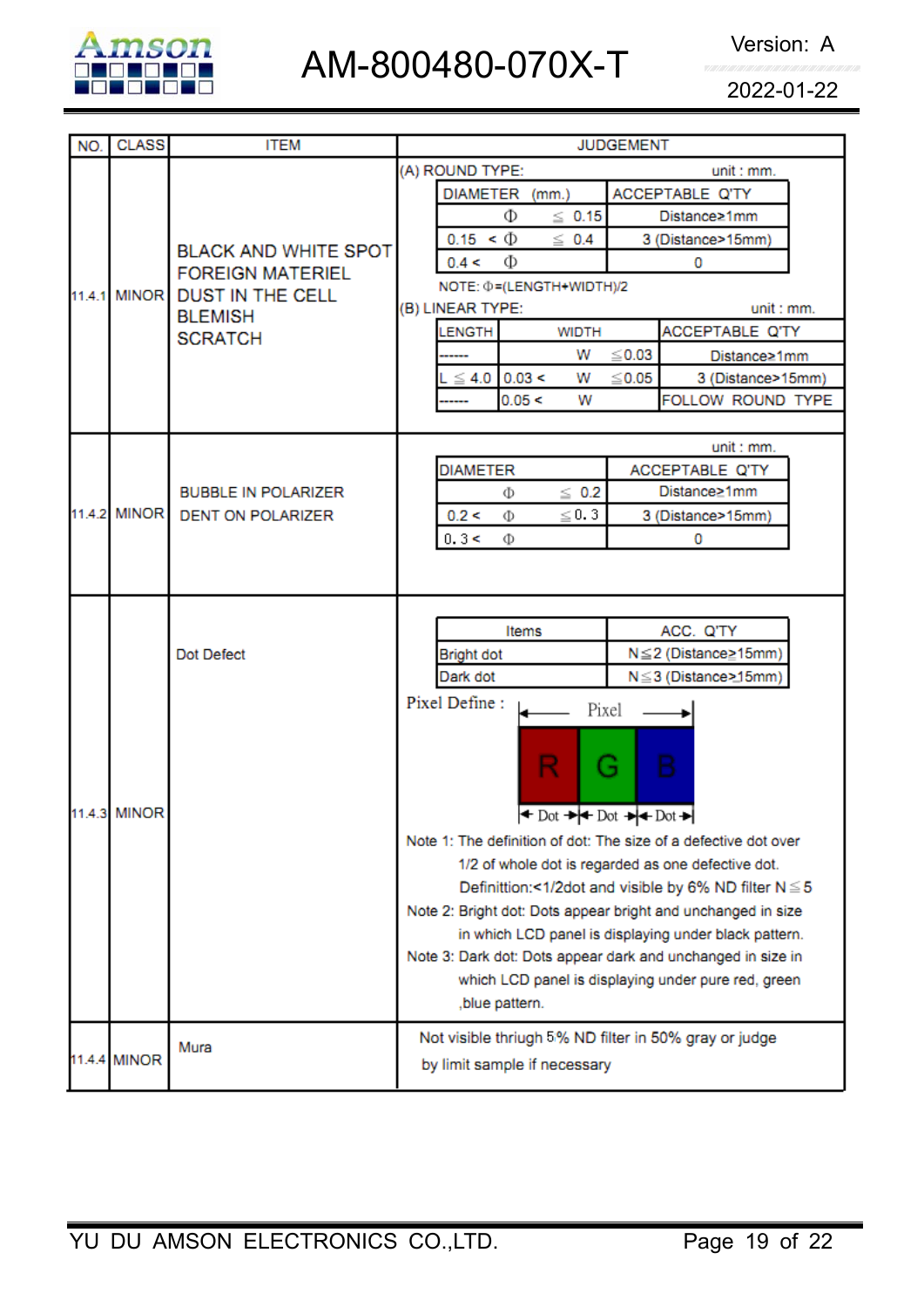

2022-01-22

| NO.     | <b>CLASS</b> | <b>ITEM</b>                                                          | <b>JUDGEMENT</b>                                                                |                                                                           |
|---------|--------------|----------------------------------------------------------------------|---------------------------------------------------------------------------------|---------------------------------------------------------------------------|
| 11.4.4  | <b>MINOR</b> | <b>LCD GLASS</b><br>CHIPPING                                         | $X^{\sim}$                                                                      | Y > S<br>Reject                                                           |
| 11.4.5  | <b>MINOR</b> | <b>LCD GLASS</b><br><b>CHIPPING</b>                                  | S×                                                                              | $X$ or $Y > S$<br>Reject                                                  |
| 11.4.6  | MAJOR        | <b>LCD GLASS</b><br><b>GLASS CRACK</b>                               | Ϋ́                                                                              | Y > (1/2) T<br>Reject                                                     |
| 11.4.7  | MAJOR        | <b>LCD GLASS</b><br>SCRIBE DEFECT                                    | $\Lambda^{+,-}_{\overline{\uparrow}~ -\underline{\mathbf{g}}\rightarrow}$<br>₩₿ | 1. $a > L/3$ , $A > 1.5$ mm.<br>Reject<br>2. B: ACCORDING<br>TO DIMENSION |
| 11.4.8  | <b>MINOR</b> | <b>LCD GLASS</b><br><b>CHIPPING</b><br>( ON THE TERMINAL<br>AREA )   |                                                                                 | $\Phi = (x+y)/2 > 2.5$ mm<br>Reject                                       |
| 11.4.9  | <b>MINOR</b> | <b>LCD GLASS</b><br><b>CHIPPING</b><br>( ON THE TERMINAL<br>SURFACE) | Z                                                                               | Y > (1/3) T<br>Reject                                                     |
| 11.4.10 | <b>MINOR</b> | LCD GLASS<br><b>CHIPPING</b>                                         | $X \rightarrow$<br>Z                                                            | Y > T<br>Reject                                                           |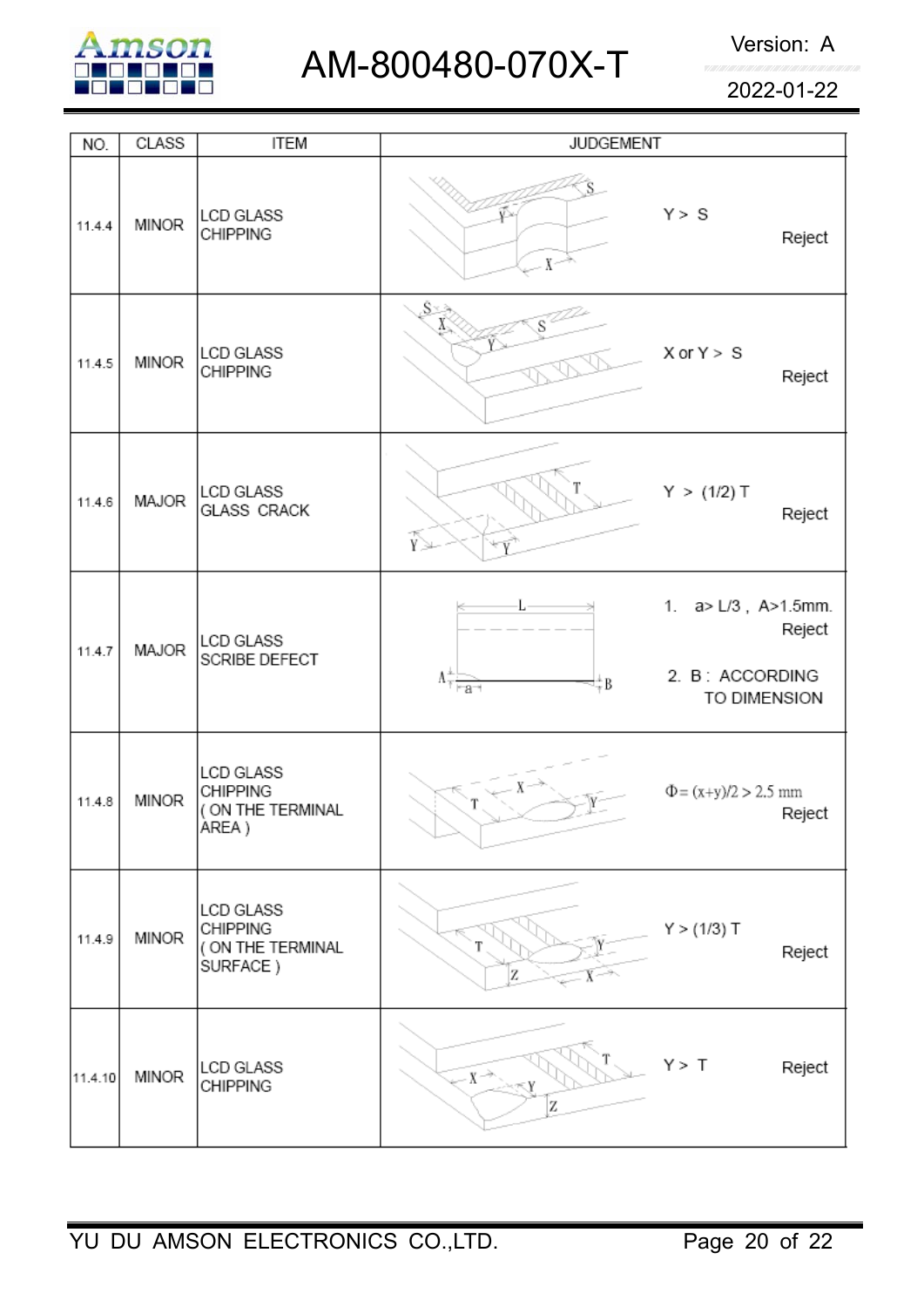

## **12. Handling Precautions**

#### **12.1 Mounting method**

The LCD panel of AMSON TFT module consists of two thin glass plates with polarizes which easily be damaged. And since the module in so constructed as to be fixed by utilizing fitting holes in the printed circuit board.

Extreme care should be needed when handling the LCD modules.

#### **12.2 Caution of LCD handling and cleaning**

When cleaning the display surface, Use soft cloth with solvent

[Recommended below] and wipe lightly

- $\bullet$  Isopropyl alcohol
- $\bullet$  Ethyl alcohol

 Do not wipe the display surface with dry or hard materials that will damage the polarizer surface.

Do not use the following solvent:

- $\bullet$  Water
- **Aromatics**

 Do not wipe ITO pad area with the dry or hard materials that will damage the ITO patterns Do not use the following solvent on the pad or prevent it from being contaminated:

- $\bullet$  Soldering flux
- $\bullet$  Chlorine (CI), Sulfur (S)

If goods were sent without being silicon coated on the pad, ITO patterns could be damaged due to the corrosion as time goes on.

If ITO corrosion happen by miss-handling or using some materials such as Chlorine (CI), Sulfur (S) from customer, Responsibility is on customer.

#### **12.3 Caution against static charge**

The LCD module use C-MOS LSI drivers, so we recommended that you:

Connect any unused input terminal to power or ground, do not input any signals before power is turned on, and ground your body, work/assembly areas, and assembly equipment to protect against static electricity.

#### **12.4 packing**

- Module employs LCD elements and must be treated as such.
- Avoid intense shock and falls from a height.
- $\bullet$  To prevent modules from degradation, do not operate or store them exposed direct to sunshine or high temperature/humidity

#### **12.5 Caution for operation**

- It is an indispensable condition to drive LCD's within the specified voltage limit since the higher voltage then the limit cause the shorter LCD life.
- An electrochemical reaction due to direct current causes LCD's undesirable deterioration, so that the use of direct current drive should be avoided.
- Response time will be extremely delayed at lower temperature then the operating temperature range and on the other hand at higher temperature LCD's how dark color in them. However those phenomena do not mean malfunction or out of order with LCD's, which will come back in the specified operation temperature.
- If the display area is pushed hard during operation, some font will be abnormally displayed but it resumes normal condition after turning off once.
- Slight dew depositing on terminals is a cause for electro-chemical reaction resulting in terminal open circuit.

Usage under the maximum operating temperature, 50%Rh or less is required.